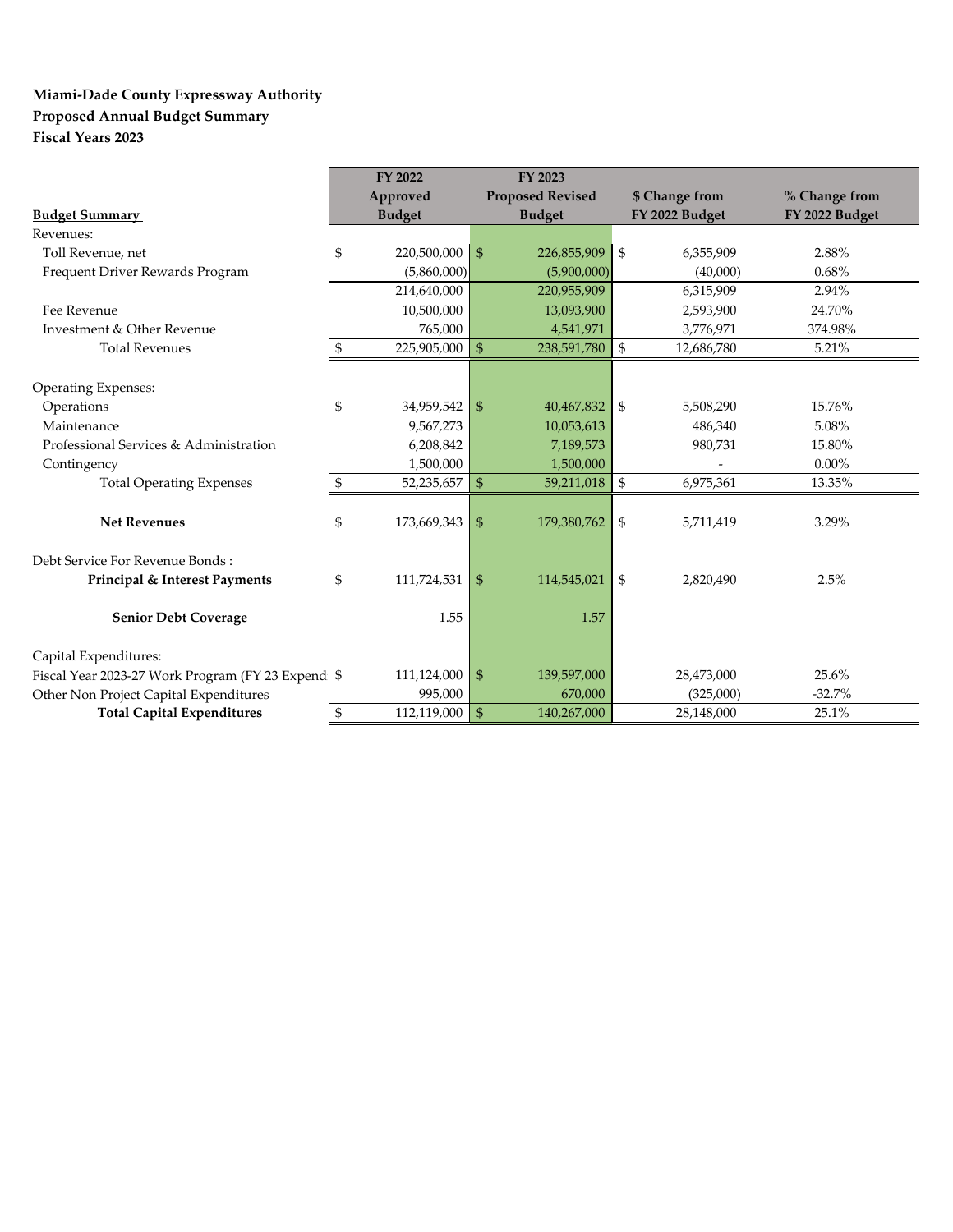|                                                     |                 |                 | \$ Change from | % Change from  |
|-----------------------------------------------------|-----------------|-----------------|----------------|----------------|
| Description                                         | <b>FY 2022</b>  | FY 2023         | FY 2022 Budget | FY 2022 Budget |
| <b>Toll Operations</b>                              |                 |                 |                |                |
| Image Review Software & Staffing                    | \$<br>1,560,948 | \$<br>1,818,682 | \$<br>257,734  | 16.51%         |
| <b>Customer Service Support</b>                     | 90,000          | 105,000         | 15,000         | 16.67%         |
| In-Lane Software/Hardware Maintenance & Support     | 3,349,538       | 3,509,292       | 159,754        | 4.77%          |
| Information Technology Systems Support & Operations | 492,500         | 560,100         | 67,600         | 13.73%         |
| <b>Utilities</b>                                    | 147,500         | 197,000         | 49,500         | 33.56%         |
| Traffic and Revenue Studies                         | 180,000         | 427,000         | 247,000        | 137.22%        |
| <b>Toll Operations Support Services</b>             | 272,403         | 180,000         | (92, 403)      | $-33.92\%$     |
| Other Toll Operations Expenses                      | 5,000           | 8,905           | 3,905          | 78.10%         |
|                                                     | 6,097,889       | 6,805,979       | 708,090        | 11.61%         |
| CCSS, Toll Operations (SunPass/CCSS Charges)        | 17,921,720      | 22,362,502      | 4,440,782      | 24.78%         |
| CCSS, Toll Operations (SunPass Transponder Subsidy) | 1,953,006       | 1,139,675       | (813, 331)     | $-41.65%$      |
|                                                     | 19,874,726      | 23,502,177      | 3,627,451      | 18.25%         |
| <b>Total Toll Operations</b>                        | 25,972,615      | 30,308,156      | 4,335,541      | 16.69%         |
| Roadway Operations                                  |                 |                 |                |                |
| <b>Traffic Management Center Expenses</b>           | 1,415,000       | 1,331,916       | (83,084)       | $-5.87\%$      |
| Service Patrols & RISC                              | 3,120,807       | 3,590,000       | 469,193        | 15.03%         |
| Roadway Lighting                                    | 405,000         | 360,900         | (44, 100)      | $-10.89%$      |
| <b>NPDES Permits</b>                                | 28,000          | 74,000          | 46,000         | 164.29%        |
| Roadway Operations Support Services                 | 270,529         | 328,000         | 57,471         | 21.24%         |
| <b>Intelligent Transportation Systems Expenses</b>  | 119,580         | 155,755         | 36,175         | 30.25%         |
|                                                     | 5,358,916       | 5,840,571       | 481,655        | 8.99%          |
| System Insurance                                    | 1,226,413       | 1,186,963       | (39, 450)      | $-3.22\%$      |
| <b>Total Roadway Operations</b>                     | 6,585,329       | 7,027,534       | 442,205        | $6.72\%$       |
| Operations-Public Outreach                          |                 |                 |                |                |
| Production/Printing                                 | 5,000           | 40,000          | 35,000         | 700.00%        |
| <b>MDX</b> Website                                  | 35,000          | 10,000          | (25,000)       | $-71.43%$      |
| Public Service Awareness Campaign                   | 400,000         | 600,000         | 200,000        | 50.00%         |
| Media Production                                    |                 | 110,000         | 110,000        | #DIV/0!        |
| <b>Public Relations Service</b>                     | 120,000         | 150,000         | 30,000         | 25.00%         |
| Customer Rewards Program                            |                 | 30,000          | 30,000         | #DIV/0!        |
| <b>Customer Promotional</b>                         | 5,000           | 100,000         | 95,000         | 1900.00%       |
| Community Outreach Sponsorship/Support              | 160,000         | 180,000         | 20,000         | 12.50%         |
| <b>Total Operations Public Outreach</b>             | 725,000         | 1,220,000       | 495,000        | 68.28%         |
| Operations-Internal Staff                           |                 |                 |                |                |
| <b>Operations Salaries</b>                          | 1,150,022       | 1,281,079       | 131,057        | 11.40%         |
| Taxes & Benefits                                    | 418,870         | 552,809         | 133,940        | 31.98%         |
| <b>Workers Compensation</b>                         | 15,500          | 12,855          | (2,645)        | $-17.06%$      |
| Field Equipment Expense                             | 6,000           | 3,000           | (3,000)        | $-50.00\%$     |
| Vehicle Operation & Maintenance                     | 25,000          | 22,202          | (2,798)        | $-11.19%$      |
| Training/Memberships/Travel/Conference Fees         | 25,707          | 18,157          | (7,550)        | $-29.37%$      |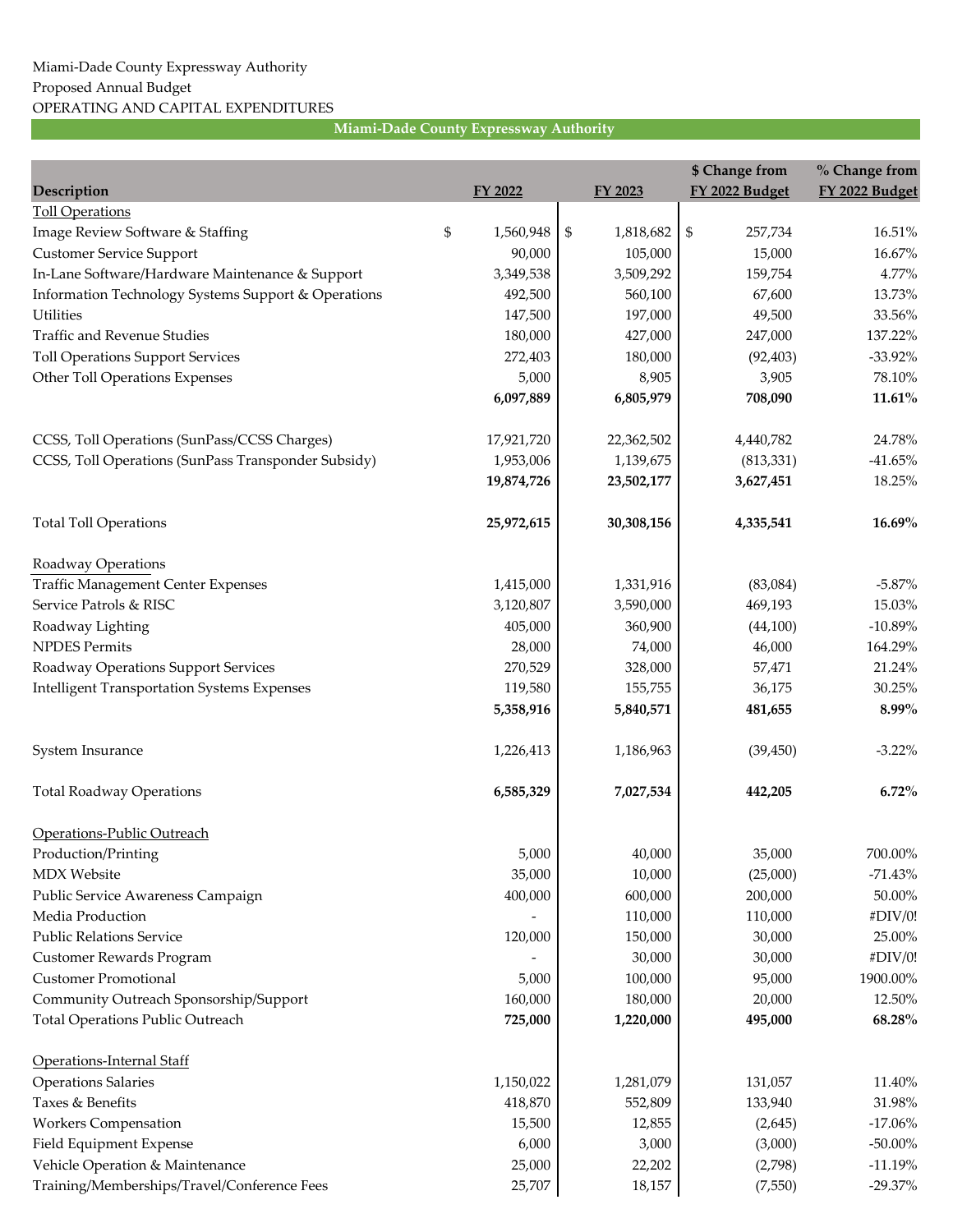| Description                             | <b>FY 2022</b>   |                           | FY 2023    |                   | \$ Change from<br>FY 2022 Budget | % Change from<br>FY 2022 Budget |
|-----------------------------------------|------------------|---------------------------|------------|-------------------|----------------------------------|---------------------------------|
| <b>Staff Information Technology</b>     | 35,500           |                           | 22,040     |                   | (13, 460)                        | $-37.92\%$                      |
| <b>Total Operations Internal Staff</b>  | 1,676,598        |                           | 1,912,142  |                   | 235,544                          | 14.05%                          |
|                                         |                  |                           |            |                   |                                  |                                 |
| <b>Total Operations</b>                 | \$<br>34,959,542 | $\sqrt{\ }$               | 40,467,832 | $\boldsymbol{\$}$ | 5,508,290                        | 15.76%                          |
| Building and Shelter Maintenance        | \$<br>401,280    | $\mathfrak{s}$            | 300,000    | $\mathfrak s$     | (101, 280)                       | $-25.24%$                       |
| General Roadway                         | 625,573          |                           | 589,180    |                   | (36, 393)                        | $-5.82%$                        |
| Guardrail Repair                        | 1,689,944        |                           | 1,464,800  |                   | (225, 144)                       | $-13.32\%$                      |
| <b>Lighting Maintenance</b>             | 463,917          |                           | 464,200    |                   | 283                              | 0.06%                           |
| <b>Surplus Property Maintenance</b>     | 80,700           |                           | 25,000     |                   | (55,700)                         | $-69.02\%$                      |
| Structure Maintenance                   | 362,997          |                           | 365,200    |                   | 2,203                            | 0.61%                           |
| Aesthetic Maintenance                   | 3,315,324        |                           | 3,465,637  |                   |                                  |                                 |
| Subtotal Roadway & Facility Maint.      | 6,939,735        |                           | 6,674,017  |                   | (265, 718)                       | $-3.83\%$                       |
| Supplemental/Emergency Maintenance      | 500,000          |                           | 100,000    |                   | (400,000)                        | $-80.00\%$                      |
| <b>ITS System Maintenance</b>           | 50,000           |                           | 200,000    |                   | 150,000                          | 300.00%                         |
| <b>Consultant Support Services</b>      | 1,190,000        |                           | 1,955,000  |                   | 765,000                          | 64.29%                          |
| <b>Structure Inspection</b>             | 470,000          |                           | 671,135    |                   | 201,135                          | 42.79%                          |
| Natural Disaster                        | 41,236           |                           | 41,288     |                   | 52                               | 0.13%                           |
| Other Maintenance & Support Services    | 2,251,236        |                           | 2,967,423  |                   | 716,187                          | 31.81%                          |
| Maintenance-Internal Staff              |                  |                           |            |                   |                                  |                                 |
| Maintenance Salaries                    | 269,765          |                           | 294,358    |                   | 24,593                           | 9.12%                           |
| Taxes & Benefits                        | 90,337           |                           | 103,311    |                   | 12,974                           | 14.36%                          |
| Training/Conference                     | 1,200            |                           | 1,500      |                   | 300                              | 25.00%                          |
| <b>Insurance Workers Compensation</b>   | 2,300            |                           | 2,871      |                   | 571                              | 24.82%                          |
| Field Equipment Expense                 | 1,500            |                           | 1,300      |                   | (200)                            | $-13.33%$                       |
| <b>Information Technology</b>           | 5,500            |                           | 3,000      |                   | (2,500)                          | $-45.45%$                       |
| Vehicle Operation & Maintenance         | 5,700            |                           | 5,833      |                   | 133                              | 2.34%                           |
| Maintenance Internal Staff              | 376,302          |                           | 412,173    |                   | 35,871                           | 9.53%                           |
| Total Maintenance                       | $9,567,273$ \$   |                           | 10,053,613 | $\mathbf{\$}$     | 486,340                          | $5.08\%$                        |
|                                         |                  |                           |            |                   |                                  |                                 |
| <b>Professional Services</b>            |                  |                           |            |                   |                                  |                                 |
| General Engineering Support Services    | \$<br>551,000    | $\boldsymbol{\mathsf{S}}$ | 480,487    | \$                | (70, 513)                        | $-12.80\%$                      |
| Annual Audit & Support Services         | 80,000           |                           | 80,000     |                   |                                  | $0.00\%$                        |
| Financial & Investment Advisor Services | 185,000          |                           | 150,000    |                   | (35,000)                         | $-18.92%$                       |
| <b>Legal Services</b>                   | 301,000          |                           | 500,000    |                   | 199,000                          | 66.11%                          |
| State & Local Advocacy Consultants      | 120,000          |                           | 120,000    |                   |                                  | $0.00\%$                        |
| <b>Benefits Consultant</b>              | 25,000           |                           | 25,000     |                   |                                  | $0.00\%$                        |
| Industry & Community Memberships        | 80,000           |                           | 80,000     |                   |                                  | $0.00\%$                        |
| Small & Local Business Outreach         | 20,000           |                           | 50,000     |                   | 30,000                           | 150.00%                         |
| Treasury & Bond Administration          | 115,000          |                           | 100,000    |                   | (15,000)                         | $-13.04%$                       |
| <b>Total Professional Services</b>      | 1,477,000        |                           | 1,585,487  |                   | 108,487                          | $7.35\%$                        |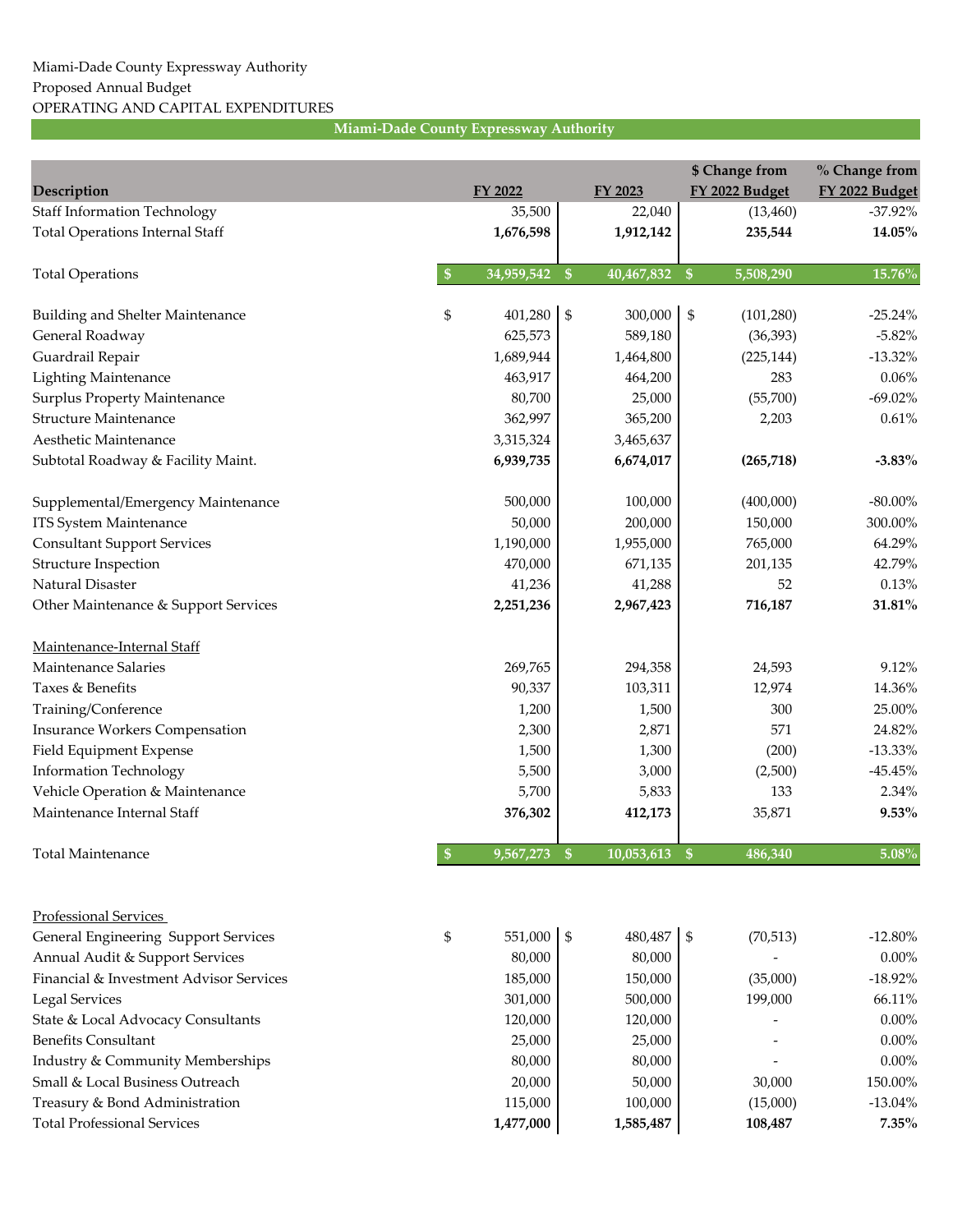| Description                                             |                   | <b>FY 2022</b>     |               | <b>FY 2023</b>   |               | \$ Change from<br>FY 2022 Budget | % Change from<br>FY 2022 Budget |
|---------------------------------------------------------|-------------------|--------------------|---------------|------------------|---------------|----------------------------------|---------------------------------|
| <b>Administration</b>                                   |                   |                    |               |                  |               |                                  |                                 |
| <b>HQ Utilities</b>                                     |                   | 92,912             |               | 84,944           |               | (7,968)                          | $-8.58%$                        |
| HQ Janitorial/Repairs                                   |                   | 185,355            |               | 215,000          |               | 29,645                           | 15.99%                          |
| HQ Supplies, Postage & Storage                          |                   | 43,750             |               | 39,750           |               | (4,000)                          | $-9.14%$                        |
| HQ Vehicle Operation & Maintenance                      |                   | 4,500              |               | 6,800            |               | 2,300                            | 51.11%                          |
| Procurement Advertisement & Public Notices              |                   | 23,000             |               | 23,000           |               |                                  | $0.00\%$                        |
| <b>Insurance Costs</b>                                  |                   | 162,804            |               | 160,385          |               | (2, 420)                         | $-1.49%$                        |
| Industry Training/Travel/Conference                     |                   | 52,500             |               | 57,500           |               | 5,000                            | 9.52%                           |
| HQ Information Technology                               |                   | 261,500            |               | 290,200          |               | 28,700                           | 10.98%                          |
| Administration                                          |                   | 826,321            |               | 877,579          |               | 51,257                           | 6.20%                           |
| Administration-Internal Staff                           |                   |                    |               |                  |               |                                  |                                 |
| <b>Administration Salaries</b>                          |                   | 2,771,881          |               | 3,261,405        |               | 489,524                          | 17.66%                          |
| Taxes & Benefits                                        |                   | 1,099,737          |               | 1,376,197        |               | 276,460                          | 25.14%                          |
| <b>Personnel Services</b>                               |                   |                    |               | 60,000           |               | 60,000                           | #DIV/0!                         |
| Education, Training & Professional Memberships/Licenses |                   | 28,902             |               | 23,905           |               | (4,997)                          | $-17.29%$                       |
| Internship Program                                      |                   | 5,000              |               | 5,000            |               |                                  | $0.00\%$                        |
| <b>Total Administration Internal Staff</b>              |                   | 3,905,520          |               | 4,726,507        |               | 820,987                          | 21.02%                          |
| <b>Total Administration</b>                             | $\boldsymbol{\$}$ | 6,208,842          | $\frac{1}{2}$ | 7,189,573        | $\sqrt{S}$    | 980,731                          | 15.80%                          |
| Contingency                                             | \$                | 1,500,000          | \$            | 1,500,000        | \$            |                                  | $0.00\%$                        |
| <b>Total Operating Expenses</b>                         | \$                | 52,235,657         | $\frac{1}{2}$ | 59,211,018       | $\frac{1}{2}$ | 6,975,361                        | 13.35%                          |
|                                                         |                   |                    |               |                  |               |                                  |                                 |
| Capital Expenditures Non-Project                        |                   |                    |               |                  |               |                                  |                                 |
| HQ Improvements                                         | \$                | 400,000<br>130,000 | \$            | 400,000          | $\frac{6}{5}$ |                                  | $0.00\%$<br>$-88.46%$           |
| HQ Information Technology                               |                   | 15,000             |               | 15,000<br>10,000 |               | (115,000)                        | $-33.33\%$                      |
| HQ Office Equipment<br>HQ Network Infrastructure        |                   |                    |               |                  |               | (5,000)<br>(250,000)             |                                 |
|                                                         |                   | 250,000            |               | 60,000           |               |                                  | $-100.00\%$                     |
| Roadway Network Instructure & ITS<br>Fleet              |                   | 200,000            |               | 185,000          |               | 60,000<br>(15,000)               | #DIV/0!<br>$-7.50\%$            |
| <b>Total Capital Expenditures Non Project</b>           |                   | 995,000            |               | 670,000          |               | (325,000)                        | $-32.66%$                       |
|                                                         |                   |                    |               |                  |               |                                  |                                 |
| Fiscal Year 2023-27 Work Program                        |                   |                    |               |                  |               |                                  |                                 |
| Transportation Improvement Program                      |                   | 101,645,000        |               | 129,920,000      |               | 28,275,000                       | 27.82%                          |
| Capital Improvement Program                             |                   | 5,430,000          |               | 4,069,000        |               | 178,000                          | 3.28%                           |
| Renewal & Replacement Program                           |                   | 4,049,000          |               | 5,608,000        |               | 20,000                           | 0.49%                           |
| Total Capital - 5-Year Work Program                     | \$                | 111,124,000        |               | 139,597,000      | \$            | 28,473,000                       | 25.62%                          |
| <b>Total Capital Expenditures</b>                       | $\$\$             | 112,119,000        | $\mathbf{\$}$ | 140,267,000      | $\mathbf{\$}$ | 28,148,000                       | $25.11\%$                       |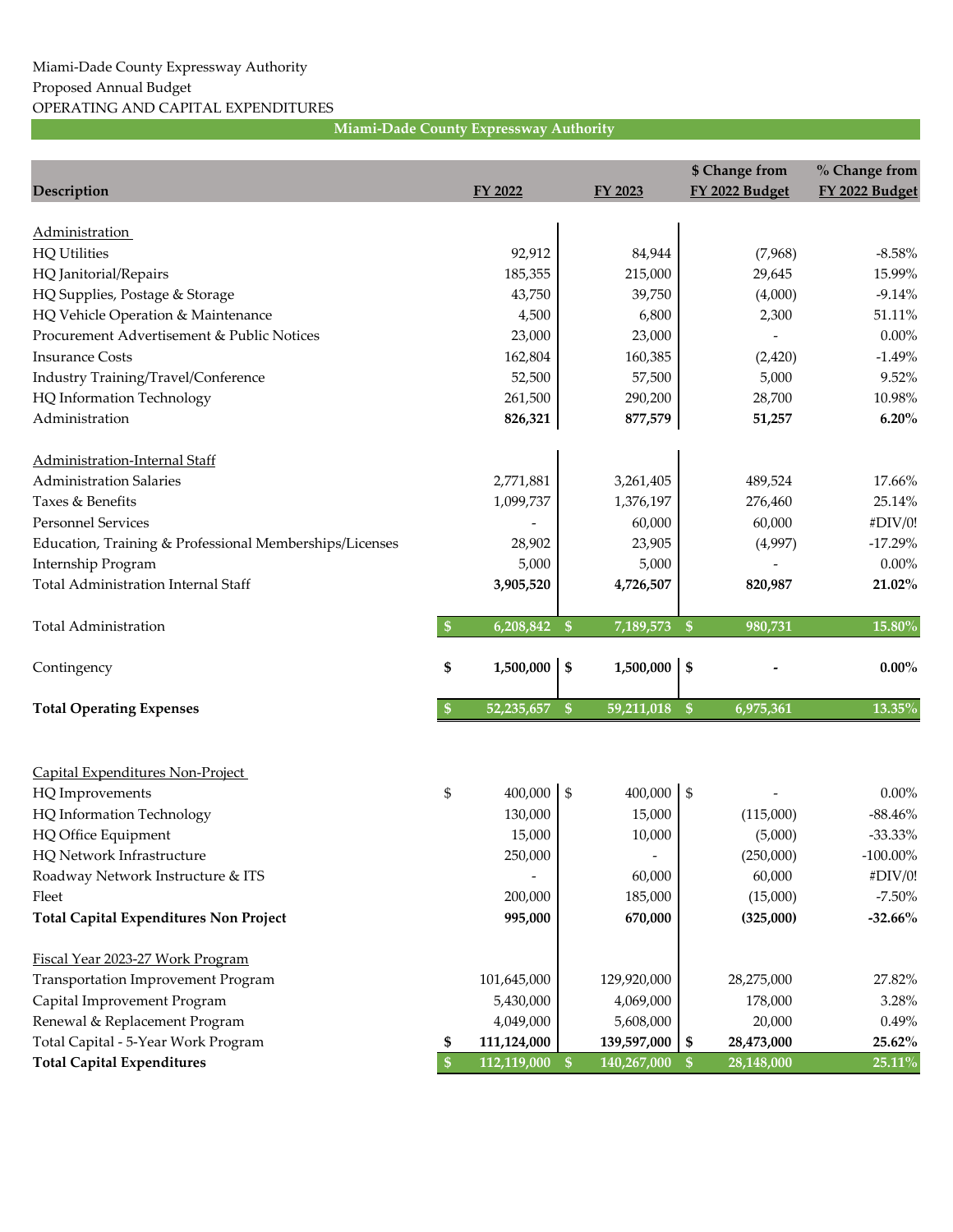|                                    |                 |              |             |               | \$ Change from | % Change from  |
|------------------------------------|-----------------|--------------|-------------|---------------|----------------|----------------|
| Description                        | FY 2022         |              | FY 2023     |               | FY 2022 Budget | FY 2022 Budget |
|                                    |                 |              |             |               |                |                |
| Revenue Bonds Series 2005A-E       | \$<br>4,073,509 | \$           | 4,100,000   | \$            | 26,491         | 0.65%          |
| Revenue Bonds Series 2010A         | 16,908,555      |              | 16,908,555  |               |                | $0.00\%$       |
| Revenue Bonds Series 2013A         | 10,024,125      |              | 9,227,375   |               | (796, 750)     | $-7.95%$       |
| Revenue Bonds Series 2013B         | 3,737,500       |              | 3,737,500   |               |                | $0.00\%$       |
| Revenue Bonds Series 2014A         | 14,905,842      |              | 14,539,591  |               | (366, 251)     | $-2.46%$       |
| Revenue Bonds Series 2014B         | 10,664,000      |              | 9,656,000   |               | (1,008,000)    | $-9.45%$       |
| Revenue Bonds Series 2016A         | 4,791,000       |              | 4,791,000   |               |                | $0.00\%$       |
| <b>Total Interest Payments</b>     | 65,104,531      |              | 62,960,021  |               | (2, 144, 510)  | $-3.29\%$      |
|                                    |                 |              |             |               |                |                |
| Revenue Bonds Series 2005A-E       | 3,200,000       |              | 1,670,000   |               | (1,530,000)    | $-47.81\%$     |
| Revenue Bonds Series 2010A         |                 |              |             |               |                | #DIV/0!        |
| Revenue Bonds Series 2013A         | 15,935,000      |              | 16,740,000  |               | 805,000        | 5.05%          |
| Revenue Bonds Series 2013B         |                 |              |             |               |                | #DIV/0!        |
| Revenue Bonds Series 2014A         | 7,325,000       |              | 7,695,000   |               | 370,000        | 5.05%          |
| Revenue Bonds Series 2014B         | 20,160,000      |              | 25,480,000  |               | 5,320,000      | 26.39%         |
| Revenue Bonds Series 2016A         |                 |              |             |               |                | #DIV/0!        |
| <b>Total Principal Payments</b>    | 46,620,000      |              | 51,585,000  |               | 4,965,000      | $10.65\%$      |
| <b>Total Debt Service Payments</b> | 111,724,531     | $\mathbf{s}$ | 114,545,021 | <sup>\$</sup> | 2,820,490      | 2.52%          |
|                                    |                 |              |             |               |                |                |

| Total Fiscal Year 2023 Budget Expenses/Expenditures | $$276,079,188$ \$ 314,023,039 \$ 37,943,851 |  | $13.74\%$ |
|-----------------------------------------------------|---------------------------------------------|--|-----------|
|                                                     |                                             |  |           |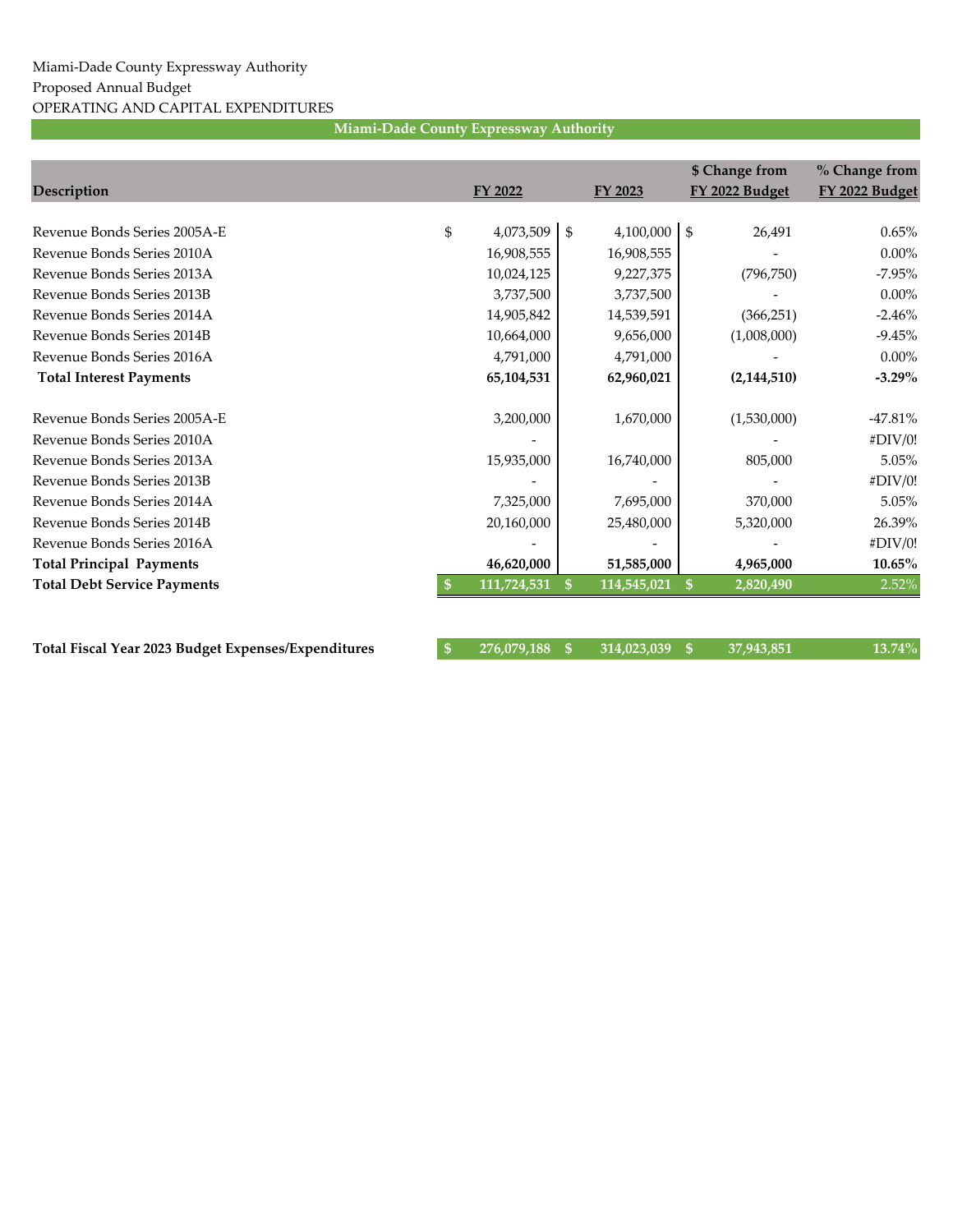# **Fiscal Years 2023-2027 Work Program**

MIAMI-DADE EXPRESSWAY AUTHORITY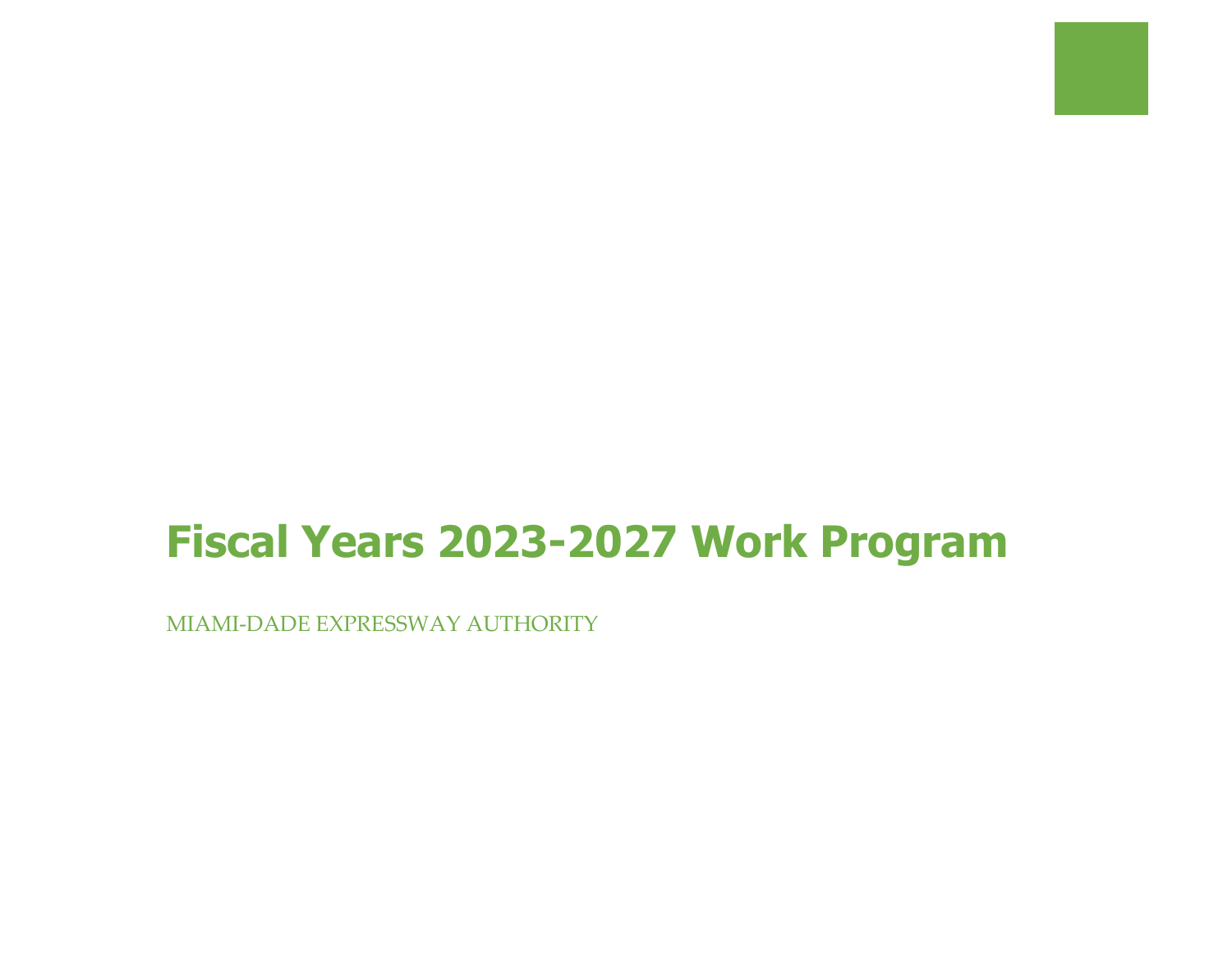## **FISCAL YEARS 2023-2027**

# **PROGRAM SUMMARY**

## **FUNDED PROGRAM NEEDS**

|            | <b>Program Name</b>                            | <b>Expenditures</b> | Projected<br><b>FY22</b> |             | Programmed in 5-Years (\$000's) |             |             | <b>5-Year Cost</b> | Cost<br><b>Remaining</b> | <b>Total</b>    |                     |
|------------|------------------------------------------------|---------------------|--------------------------|-------------|---------------------------------|-------------|-------------|--------------------|--------------------------|-----------------|---------------------|
|            |                                                | Thru FY21           | <b>Expenditures</b>      | <b>FY23</b> | <b>FY24</b>                     | <b>FY25</b> | <b>FY26</b> | <b>FY27</b>        |                          |                 | <b>Project Cost</b> |
| <b>TIP</b> | <b>Transportation Improvement Program</b>      | \$297,254           | \$63,665                 | \$129,920   | \$99,058                        | \$59,355    | \$19,259    | \$39,042           | \$346,633                | <b>\$78,313</b> | \$785,865           |
|            |                                                |                     |                          |             |                                 |             |             |                    |                          |                 |                     |
|            | <b>R&amp;R Renewal and Replacement Program</b> | \$1,659             | \$2,948                  | \$5,608     | \$16,688                        | \$22,205    | \$100,063   | \$83,200           | \$227,764                | \$79,932        | \$312,303           |
|            |                                                |                     |                          |             |                                 |             |             |                    |                          |                 |                     |
| <b>CIP</b> | <b>Capital Improvement Program</b>             | \$669               | \$1,006                  | \$4,069     | \$1,757                         | \$2,644     | \$7,790     | \$2,087            | \$18,346                 | <b>SO</b>       | \$20,022            |
|            | <b>PROGRAM TOTALS</b>                          | \$299,581           | \$67,619                 | \$139,597   | \$117,502                       | \$84,204    | \$127,112   | \$124,328          | \$592,744                | \$158,245       | \$1,118,189         |

## **LONG-RANGE R&R NEEDS**

## **OTHER POTENTIAL MOBILITY PROJECTS NEEDS**

| <b>\$01</b> | $ $ so $ $<br>$ $ \$0<br>\$0<br><b>\$0</b><br><b>\$0</b><br>\$0<br>50 | \$1,411,874<br>\$1,411,874 |  |  |
|-------------|-----------------------------------------------------------------------|----------------------------|--|--|

| <b>R&amp;R</b> | n<br>d Replacement Program<br><b>Renewal and</b> | \$0 |  | Included in the | e funded program | \$0l | \$256,796 | \$256,796 |
|----------------|--------------------------------------------------|-----|--|-----------------|------------------|------|-----------|-----------|

| <b>NEEDS</b><br><b>TOTAL</b> | \$299,581 | \$67,619 | \$139,597 | \$117,502 | \$84,204 | \$127,112 | \$124,328 | <b>\$0</b> | \$2,786,860 | \$2,786,860 |
|------------------------------|-----------|----------|-----------|-----------|----------|-----------|-----------|------------|-------------|-------------|
|------------------------------|-----------|----------|-----------|-----------|----------|-----------|-----------|------------|-------------|-------------|

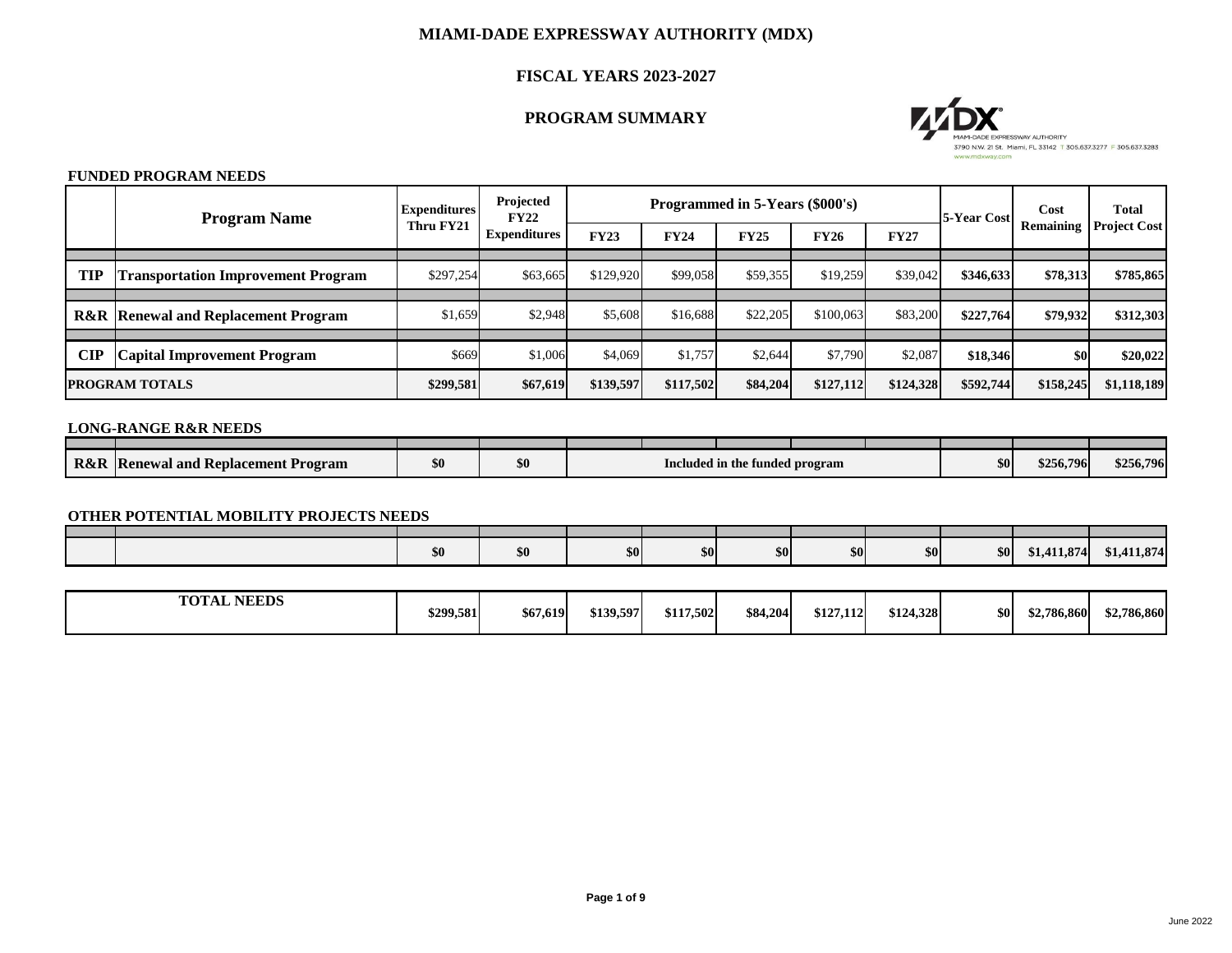# **FISCAL YEARS 2023-2027**

|  | <b>PROGRAM NEEDS</b> |  |  |  |
|--|----------------------|--|--|--|
|--|----------------------|--|--|--|

**TRANSPORTATION IMPROVEMENT PROGRAM** 

|                          | <b>Project Name</b>                                                                                                                              |                       |                                            |                                  | Projected                   |             |                | <b>FY23 THRU FY27 (\$000s)</b> |             |             |                  | <b>Total</b>           |
|--------------------------|--------------------------------------------------------------------------------------------------------------------------------------------------|-----------------------|--------------------------------------------|----------------------------------|-----------------------------|-------------|----------------|--------------------------------|-------------|-------------|------------------|------------------------|
| Project<br><b>Number</b> | <b>Description</b>                                                                                                                               | <b>Project Limits</b> | <b>Phase</b>                               | <b>Expenditures</b><br>Thru FY21 | FY22<br><b>Expenditures</b> | <b>FY23</b> | <b>FY24</b>    | <b>FY25</b>                    | <b>FY26</b> | <b>FY27</b> | <b>Remaining</b> | Project<br><b>Cost</b> |
|                          | 83611-001 SR 836 / I-95 Interchange Improvements                                                                                                 |                       |                                            |                                  |                             |             |                |                                |             |             | \$0              | \$246,981              |
|                          | Improvements to SR 836 from NW 17th Avenue to I-95 including widening                                                                            |                       | <b>Project Development</b>                 | \$7,627                          | \$0                         | \$0         | \$0            | \$0                            | \$0         | \$0         | \$0              | \$7,627                |
|                          | and operational improvements to SR 836 eastbound from NW 17th Avenue to                                                                          | NW 17th Avenue        | Final Design                               | \$0\$                            | \$0                         | \$0         | \$0\$          | \$0                            | \$0         | \$0         | \$0              | \$0                    |
|                          | I-95 Interchange, double decking of the SR 836 bridges over the Miami River                                                                      | to                    | Right-of-Way                               | \$5,386                          | \$707                       | \$0         | \$0\$          | \$0                            | \$0         | \$0         | \$0              | \$6,093                |
|                          | and improvements to the SR 836 westbound mainline and a new connector<br>serving southbound I-95 traffic destined westbound on SR 836 and to the |                       |                                            |                                  |                             |             |                |                                |             |             |                  |                        |
|                          | Civic Center.                                                                                                                                    | $I-95$                | Construction                               | \$0\$                            | \$0                         | \$0         | \$0\$          | \$0                            | \$0         | \$0         | \$0              | \$0                    |
|                          |                                                                                                                                                  |                       | Design/Build                               | \$118,981                        | \$35,226                    | \$40,467    | \$30,972       | \$7,615                        | \$0         | \$0         | \$0              | \$233,260              |
|                          | 83611-002 ORT Component for the SR 836 / I-95 Interchange Improvements                                                                           |                       |                                            |                                  |                             |             |                |                                |             |             | \$0              | \$760                  |
|                          | Toll equipment modification, reinstallation of pavement and ORT loop at                                                                          | SR 836                | Project Development                        | \$0                              | \$0                         | \$0         | \$0\$          | \$0                            | \$0         | \$0         | \$0              | \$0                    |
|                          | westbound off ramp to NW 12th Avenue.                                                                                                            | at                    | Final Design<br>Right-of-Way               | \$0<br>\$0                       | \$0<br>\$0                  | \$0<br>\$0  | \$0\$<br>\$0\$ | \$0<br>\$0                     | \$0<br>\$0  | \$0<br>\$0  | \$0<br>\$0       | \$0<br>\$0             |
|                          |                                                                                                                                                  |                       | Construction                               | \$0                              | \$0                         | \$0         | \$0            | \$0                            | \$0         | \$0         | \$0              | \$0                    |
|                          |                                                                                                                                                  | NW 12th Avenue        | Design/Build                               | \$77                             | \$53                        | \$630       | \$0\$          | \$0                            | \$0         | \$0         | \$0              | \$760                  |
|                          | 83618-001 SR 836 SW Extension / Kendall Parkway Project Development & Right-Of-Way                                                               |                       |                                            |                                  |                             |             |                |                                |             |             | \$0              | \$111,421              |
|                          | Project development, permit coordination and right-of-way acquisition for the                                                                    |                       | <b>Project Development</b>                 | \$23,123                         | \$2,331                     | \$1,691     | \$0            | \$0                            | \$0         | \$0         | \$0              | \$27,144               |
|                          | SR 836 Southwest Extension/Kendall Parkway. Includes the development of a                                                                        | NW 137th Avenue       | Final Design                               | \$0                              | \$0                         | $\$0$       | \$0\$          | \$0                            | \$0         | \$0         | \$0              | \$0                    |
|                          | Master Plan, completion of PD&E, development of preliminary engineering                                                                          | to                    | Right-of-Way                               | \$13,725                         | \$7,572                     | \$22,640    | \$16,960       | \$16,960                       | \$6,419     | \$0         | \$0              | \$84,277               |
|                          | (30% plans), preparation of procurement packages and acquisition of right-of-<br>way required for all components of the project.                 |                       | Construction                               | \$0\$                            | \$0                         | \$0         | \$0\$          | \$0                            | \$0         | \$0         | \$0              | \$0                    |
|                          |                                                                                                                                                  | SW 136th Street       | Design/Build                               | \$0                              | \$0                         | \$0         | \$0            | \$0\$                          | \$0         | \$0         | \$0              | \$0                    |
|                          | 83618-007 SR 836 EB Widening from 107th Ave to 97th Ave                                                                                          |                       |                                            |                                  |                             |             |                |                                |             |             | \$0              | \$9,024                |
|                          | Contruction of additional lane on SR 836 mainline from west of 107th Avenue                                                                      |                       | <b>Project Development</b>                 | \$0                              | \$661                       | \$195       | \$0            | $\$0$                          | \$0         | \$0         | \$0              | \$856                  |
|                          | to about 97th Avenue to harmonize with existing.                                                                                                 | NW 137th Avenue       | Final Design                               | \$0                              | \$0                         | \$509       | \$0\$          | \$0                            | \$0         | \$0         | \$0              | \$509                  |
|                          |                                                                                                                                                  | to                    | Right-of-Way                               | \$0                              | \$0                         | $\$0$       | \$0\$          | \$0                            | \$0         | \$0         | \$0              | \$0                    |
|                          |                                                                                                                                                  | NW 97th Avenue        | Construction                               | \$0                              | \$0                         | \$38        | \$6,572        | \$1,049                        | \$0         | \$0         | \$0              | \$7,659                |
|                          |                                                                                                                                                  |                       | Design/Build                               | \$0\$                            | \$0                         | \$0         | \$0\$          | \$0                            | \$0         | \$0         | \$0              | \$0                    |
|                          | 83618-009 Widening of SW 137th from SW 8th Street to SW 26th Street                                                                              |                       |                                            |                                  |                             |             |                |                                |             |             | \$0              | \$8,479                |
|                          | Design and construction of the widening of SW 137th Avenue between SW                                                                            | SW 8th Street         | <b>Project Development</b>                 | \$0                              | \$0                         | \$0         | \$0            | \$0                            | \$0         | \$0         | \$0              | \$0                    |
|                          | 8th Street and SW 26th Street from four to six lanes. MDX will finance,<br>procure, and manage the construction of the roadway improvements as a |                       | Final Design                               | \$0                              | \$0                         | \$443       | \$637          | \$0                            | \$0         | \$0         | \$0              | \$1,080                |
|                          | contributory asset to Miami-Dade County.                                                                                                         | to                    | Right-of-Way                               | \$0                              | \$0                         | \$0         | \$0\$          | \$0                            | \$0         | \$0         | \$0              | \$0                    |
|                          |                                                                                                                                                  | SW 26th Street        | Construction                               | \$0                              | \$0                         | \$0         | \$3,188        | \$3,094                        | \$1,117     | \$0         | \$0              | \$7,399                |
|                          |                                                                                                                                                  |                       | Design/Build                               | \$0                              | \$0                         | \$0         | \$0\$          | \$0                            | \$0         | \$0         | \$0              | \$0                    |
|                          | 83634-001 SR 836 New HEFT Ramp Connections                                                                                                       |                       |                                            |                                  |                             |             |                |                                |             |             | \$0              | \$52,163               |
|                          | New connections from SR 836 to the Homestead Extension of the Florida's<br>Turnpike (HEFT) including eastbound SR 836 to northbound HEFT general | SR 836                | <b>Project Development</b>                 | \$954                            | \$399<br>\$0                | \$0<br>\$0  | \$0<br>\$0\$   | \$0<br>\$0                     | \$0<br>\$0  | \$0<br>\$0  | \$0              | \$1,353                |
|                          | purpose lanes, and southbound HEFT general purpose lanes to westbound SR                                                                         | to                    | Final Design                               | \$0                              |                             | \$0         | \$0\$          | \$0                            | \$0         | \$0         | \$0<br>\$0       | \$0<br>\$0             |
|                          | 836 as well as ramps to and from the Dolphin Station Park and Ride Lot.                                                                          | Homestead Extension   | Right-of-Way<br>Construction               | \$0<br>\$0\$                     | \$0<br>\$0                  | $\$0$       | \$0            | \$0                            | \$0         | \$0         | \$0              | \$0                    |
|                          |                                                                                                                                                  | of Florida's Turnpike | Design/Build                               | \$0\$                            | \$779                       | \$34,015    | \$16,016       | \$0                            | \$0         | \$0         | \$0              | \$50,810               |
|                          | 87410-001 SR 874 Ramp Connector to SW 128th Street                                                                                               |                       |                                            |                                  |                             |             |                |                                |             |             | \$0              | \$115,108              |
|                          | New connection from SR 874 to SW 128th Street. Includes reconstruction of                                                                        | SW 128th Street       | <b>Project Development</b>                 | \$4,418                          | \$0                         | \$0         | \$0\$          | \$0                            | \$0         | \$0         | \$0              | \$4,418                |
|                          | SW 127th Avenue between SW 130th Street and SW 124th Street funded by                                                                            |                       | Final Design                               | \$0                              | \$0                         | \$0         | \$0            | \$0                            | \$0         | \$0         | \$0              | \$0                    |
|                          | Miami-Dade County under ILA-MDC-FY17-01 as well as improvements to                                                                               | to                    | Right-of-Way                               | \$16,623                         | \$6,063                     | \$5,844     | \$0\$          | \$0                            | \$0         | \$0         | \$0              | \$28,529               |
|                          | SW 128th Street west of the HEFT which will be a contributory asset to Miami-                                                                    | SR 874                | Construction                               | \$0                              | \$0                         | $\$0$       | \$0\$          | \$0\$                          | \$0         | \$0         | \$0              | \$0                    |
|                          | Dade County.                                                                                                                                     |                       | Design/Build                               | \$73,440                         | \$8,631                     | \$89        | \$0\$          | \$0                            | \$0         | \$0         | \$0              | \$82,160               |
|                          | 87410-002   SW 127th Ave Extension to SW 124th Street (ILA-MDC-FY17-01)                                                                          |                       |                                            |                                  |                             |             |                |                                |             |             | \$0              | \$432                  |
|                          | Widening of SW 127th Avenue from SW 128th Street to SW 124th Street<br>funded by Miami-Dade County.                                              | SW 128th Street       | <b>Project Development</b><br>Final Design | \$0<br>\$0                       | \$0<br>\$0                  | \$0<br>\$0  | \$0\$<br>\$0   | \$0<br>\$0                     | \$0<br>\$0  | \$0<br>\$0  | \$0<br>\$0       | \$0<br>\$0             |
|                          |                                                                                                                                                  | to                    | Right-of-Way                               | \$0                              | \$0                         | \$0         | \$0\$          | \$0                            | \$0         | \$0         | \$0              | \$0                    |
|                          |                                                                                                                                                  | SR 874                | Construction                               | \$0                              | \$0                         | \$0         | \$0\$          | \$0                            | \$0         | \$0         | \$0              | \$0                    |
|                          |                                                                                                                                                  |                       | Design/Build                               | \$421                            | \$11                        | \$0         | \$0            | \$0                            | \$0         | \$0         | \$0              | \$432                  |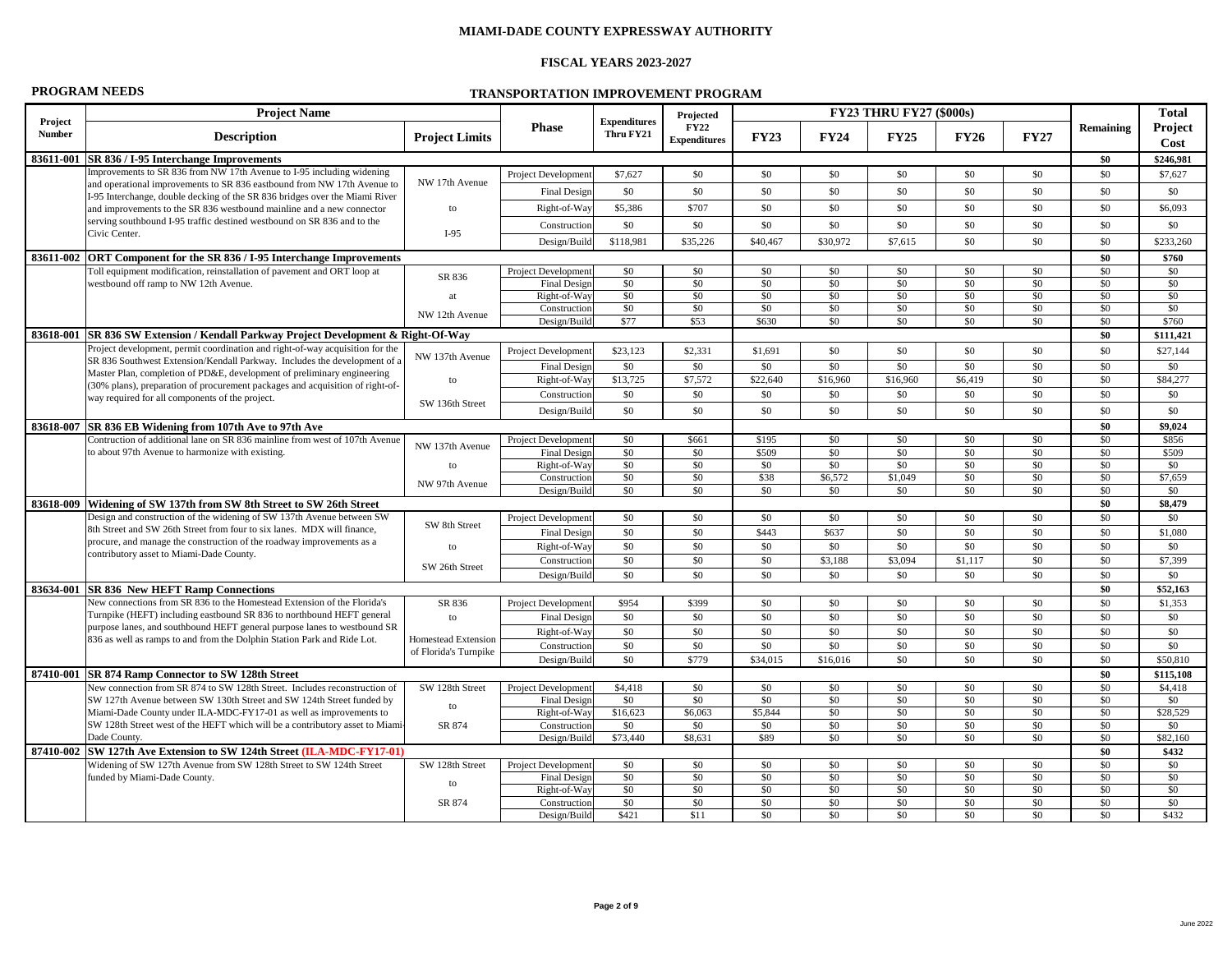# **FISCAL YEARS 2023-2027**

# **PROGRAM NEEDS TRANSPORTATION IMPROVEMENT PROGRAM**

|                                                           | <b>Project Name</b>                                                                                                   |                       |                            |                                  | Projected                   |             |             | <b>FY23 THRU FY27 (\$000s)</b> |             |             |           | <b>Total</b>    |
|-----------------------------------------------------------|-----------------------------------------------------------------------------------------------------------------------|-----------------------|----------------------------|----------------------------------|-----------------------------|-------------|-------------|--------------------------------|-------------|-------------|-----------|-----------------|
| Project<br><b>Number</b>                                  | <b>Description</b>                                                                                                    | <b>Project Limits</b> | <b>Phase</b>               | <b>Expenditures</b><br>Thru FY21 | FY22<br><b>Expenditures</b> | <b>FY23</b> | <b>FY24</b> | <b>FY25</b>                    | <b>FY26</b> | <b>FY27</b> | Remaining | Project<br>Cost |
|                                                           | 92404-001 SR 924 Extension West to the Homestead Extension of the Florida Turnpike                                    |                       |                            |                                  |                             |             |             |                                |             |             | \$78,313  | \$192,369       |
|                                                           | Expressway extension from SR 924 west to the Homestead Extension of the                                               | Project Development   | \$7,580                    | \$0                              | \$1,591                     | \$0         |             | \$0                            | \$0         | \$0         | \$9,171   |                 |
|                                                           | Homestead Extension<br>Florida's Turnpike (HEFT). This work program includes Segment 1 and 2<br>of Florida's Turnpike |                       | Final Design               | \$3,191                          | \$0                         | \$0\$       | \$1,625     | \$4,906                        | \$3,625     | \$0\$       | \$0       | \$13,347        |
|                                                           | from 97th Avenue to the HEFT. Extension of SR 924 to SR 826 remains in                                                |                       | Right-of-Way               | \$8,317                          | \$100                       | \$9,044     | \$2,184     | \$9,143                        | \$7,773     | \$0         | \$0       | \$36,561        |
|                                                           | unfunded plan.                                                                                                        |                       | Construction               | \$11,894                         | \$133                       | \$3,584     | \$0         | \$0                            | \$324       | \$39,042    | \$78,313  | \$133,290       |
|                                                           |                                                                                                                       | Existing SR 924       | Design/Build               | \$0                              | \$0                         | \$0\$       | \$0         | \$0                            | \$0         | \$0\$       | \$0       | \$0             |
|                                                           | 92408-001 SR 924 Partial Interchange at NW 67th Avenue                                                                |                       |                            |                                  |                             |             |             |                                |             |             | \$0       | \$41,128        |
|                                                           | New westbound on and off ramp from NW 67th Avenue and new eastbound                                                   | SR 924                | <b>Project Development</b> | \$1,496                          | \$0                         | \$1,561     | \$180       | \$0                            | \$0         | $\$0$       | \$0       | \$3,237         |
|                                                           | on-ramp from NW 67th Avenue.                                                                                          |                       | Final Design               | \$0\$                            | \$0                         | $\$0$       | \$0         | \$0                            | \$0         | \$0         | \$0       | \$0             |
|                                                           |                                                                                                                       | a1                    | $Right-of-Way$             | \$0                              | \$0                         | \$500       | \$0         | \$0                            | \$0         | \$0         | \$0       | \$500           |
|                                                           |                                                                                                                       | NW 67th Avenue        | Construction               | \$0                              | \$0                         | \$0\$       | \$0         | \$0                            | \$0         | \$0\$       | \$0       | \$0             |
|                                                           |                                                                                                                       |                       | Design/Build               | \$0\$                            | \$0                         | \$80        | \$20,723    | \$16,587                       | \$0         | \$0         | \$0       | \$37,391        |
|                                                           |                                                                                                                       |                       | <b>Contingency Cost</b>    |                                  | \$1,000                     | \$7,000     |             |                                |             |             |           | \$8,000         |
| <b>TRANSPORTATION IMPROVEMENT PROGRAM TOTALS (FUNDED)</b> |                                                                                                                       |                       |                            | \$297,254                        | \$63,665                    | \$129,920   | \$99,058    | \$59,355                       | \$19,259    | \$39,042    | \$78,313  | \$785,865       |
|                                                           |                                                                                                                       |                       |                            |                                  |                             |             |             |                                |             |             |           |                 |

**TOTAL TIP FY 2023-2027**

**TOTAL TIP THROUGH FY 2040**

**\$ 785,865 \$ 346,633**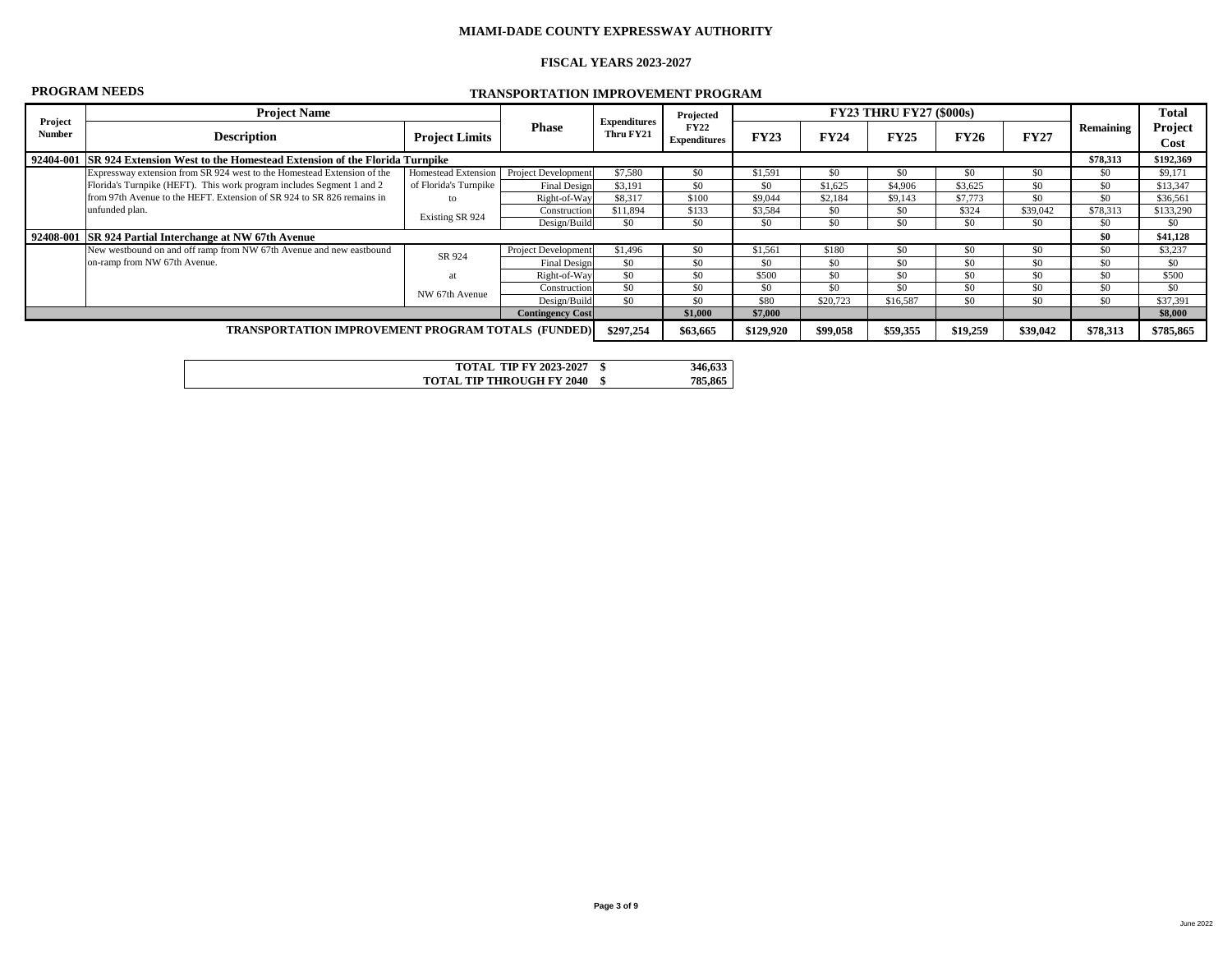# **FISCAL YEARS 2023-2027**

# **PROGRAM NEEDS RENEWAL REPLACEMENT PROGRAM**

| Project       | <b>Project Name</b>                                                                                                                           |                       |                              | <b>Expenditures</b> | Projected                          |                |                | <b>FY23 THRU FY27 (\$000s)</b> |             |             | Cost             | <b>Total</b>    |
|---------------|-----------------------------------------------------------------------------------------------------------------------------------------------|-----------------------|------------------------------|---------------------|------------------------------------|----------------|----------------|--------------------------------|-------------|-------------|------------------|-----------------|
| <b>Number</b> | <b>Description</b>                                                                                                                            | <b>Project Limits</b> | <b>Phase</b>                 | Thru FY21           | <b>FY22</b><br><b>Expenditures</b> | <b>FY23</b>    | <b>FY24</b>    | FY25                           | <b>FY26</b> | <b>FY27</b> | <b>Remaining</b> | Project<br>Cost |
| 30029-000     | <b>Systemwide Bridge Rehabilitation and Joint Repairs</b>                                                                                     |                       |                              |                     |                                    |                |                |                                |             |             | \$0              | \$3,951         |
|               | Perform bridge rehabilitation and joint repairs systemwide per the Long-Range                                                                 |                       | <b>Project Development</b>   | \$185               | \$0                                | \$0            | \$0            | \$0                            | \$0         | \$0         | \$0              | \$185           |
|               | R&R Program.                                                                                                                                  |                       | Final Design                 | \$656               | $\sqrt{32}$                        | \$0            | \$0            | \$0                            | \$0         | \$0         | \$0              | \$659           |
|               |                                                                                                                                               | Systemwide            | Right-of-Way                 | \$0                 | \$0                                | \$0            | \$0            | \$0                            | \$0         | \$0         | \$0              | \$0             |
|               |                                                                                                                                               |                       | Construction                 | \$481               | \$2,597                            | \$30           | \$0            | \$0                            | \$0         | \$0         | \$0              | \$3,108         |
|               |                                                                                                                                               |                       | Design/Build                 | \$0                 | \$0                                | \$0            | \$0            | \$0                            | \$0         | \$0         | \$0              | \$0             |
|               | 30033-000 Systemwide Pavement Markings Rehabilitation (Phase II)                                                                              |                       |                              |                     |                                    |                |                |                                |             |             | \$0              | \$3,145         |
|               | Systemwide improvements including installation and replacement of Raised                                                                      |                       | Project Development          | \$7                 | \$63                               | \$0            | \$0            | \$0                            | \$0         | \$0         | \$0              | \$71            |
|               | Pavement Markers (RPM), thermoplastic pavement markings, audible and<br>vibratory pavement markings, rumble strips and high performance tape. |                       | Final Design                 | \$0                 | \$0                                | \$255          | \$0            | \$0                            | \$0         | \$0\$       | \$0              | \$255           |
|               |                                                                                                                                               | Systemwide            | Right-of-Way                 | \$0                 | \$0                                | \$0            | \$0            | \$0                            | \$0         | \$0\$       | \$0              | \$0             |
|               |                                                                                                                                               |                       | Construction                 | \$0                 | \$0                                | \$567          | \$2,252        | \$0                            | \$0         | \$0         | \$0              | \$2,819         |
|               |                                                                                                                                               |                       | Design/Build                 | \$0                 | \$0                                | \$0            | \$0            | \$0                            | \$0         | \$0         | \$0              | \$0             |
|               | 30037-000 Systemwide Class V Coating                                                                                                          |                       |                              |                     |                                    |                |                |                                |             |             | \$0              | \$14,513        |
|               | Class V Coating of bridges, noise walls, and barrier walls system-wide in order                                                               |                       | Project Development          | \$65                | \$0                                | \$0\$          | \$0            | \$0                            | \$0         | \$0         | \$0              | \$65            |
|               | to maintain the system in good condition.                                                                                                     |                       | Final Design                 | \$124               | \$0                                | \$0\$          | \$119          | \$237                          | \$0         | \$0\$       | \$0              | \$480           |
|               |                                                                                                                                               | Systemwide            | Right-of-Way                 | \$0                 | \$0                                | \$0            | \$0            | \$0                            | \$0         | \$0         | \$0              | \$0             |
|               |                                                                                                                                               |                       | Construction                 | \$0                 | \$0                                | \$0            | \$0            | \$3,769                        | \$10,171    | \$28        | \$0              | \$13,968        |
|               |                                                                                                                                               |                       | Design/Build                 | \$0                 | \$0                                | \$0            | \$0            | \$0                            | \$0         | \$0         | \$0              | \$0             |
| 30041-000     | <b>SR 878 LED Roadway Lighting</b>                                                                                                            |                       |                              |                     |                                    |                |                |                                |             |             | \$0              | \$5,806         |
|               | SR 878 Lighting Upgrades per the Long-Range R&R Program.                                                                                      |                       | <b>Project Development</b>   | \$71                | \$109                              | \$0            | \$0            | \$0                            | \$0         | \$0         | \$0              | \$180           |
|               |                                                                                                                                               |                       | Final Design                 | \$0                 | \$0                                | \$461          | \$0            | \$0                            | \$0         | \$0\$       | \$0              | \$461           |
|               |                                                                                                                                               | Systemwide            | Right-of-Way                 | \$0<br>$\sqrt{3}$   | \$0<br>\$0                         | \$0            | \$0            | \$0<br>\$0                     | \$0<br>\$0  | \$0<br>\$0  | \$0<br>\$0       | \$0             |
|               |                                                                                                                                               |                       | Construction<br>Design/Build | \$0                 | \$0                                | \$2,267<br>\$0 | \$2,895<br>\$0 | \$0                            | \$0         | \$0         | \$0              | \$5,165<br>\$0  |
|               | 30043-000 Systemwide ORT Gantries & Signature Structures Painting                                                                             |                       |                              |                     |                                    |                |                |                                |             |             | \$0              | \$4,651         |
|               | Systemwide ORT Gantries & Signature Structures Painting per the Long-                                                                         |                       | Project Development          | \$47                | \$0                                | \$38           | \$0            | \$0                            | \$0         | \$0         | \$0              | \$85            |
|               | Range R&R Program.                                                                                                                            |                       | Final Design                 | \$0                 | \$0                                | \$71           | \$119          | \$0                            | \$0         | \$0         | \$0              | \$190           |
|               |                                                                                                                                               | Systemwide            | Right-of-Way                 | \$0                 | \$0                                | \$0            | \$0            | \$0                            | \$0         | \$0         | \$0              | \$0             |
|               |                                                                                                                                               |                       | Construction                 | \$0                 | \$0                                | \$0            | \$4,360        | \$17                           | \$0         | \$0         | \$0              | \$4,376         |
|               |                                                                                                                                               |                       | Design/Build                 | \$0                 | \$0                                | \$0            | \$0            | \$0                            | \$0         | \$0         | \$0\$            | \$0             |
| 30044-000     | <b>Systemwide Milling &amp; Resurfacing Program</b>                                                                                           |                       |                              |                     |                                    |                |                |                                |             |             | \$0              | \$5,342         |
|               | Systemwide Milling & Resurfacing per the Long-Range R&R Program.                                                                              |                       | <b>Project Development</b>   | \$0                 | \$71                               | \$89           | \$0            | \$0                            | \$0         | \$0         | \$0              | \$160           |
|               |                                                                                                                                               |                       | Final Design                 | \$0                 | \$0                                | \$331          | \$101          | \$0                            | \$0         | \$0         | \$0              | \$432           |
|               |                                                                                                                                               | Systemwide            | Right-of-Way                 | \$0                 | \$0                                | \$0            | \$0            | \$0                            | \$0         | \$0         | \$0\$            | \$0             |
|               |                                                                                                                                               |                       | Construction                 | \$0                 | \$0                                | \$0            | \$2,366        | \$2,385                        | \$0         | \$0         | \$0              | \$4,750         |
|               |                                                                                                                                               |                       | Design/Build                 | \$0                 | \$0                                | \$0            | \$0            | \$0                            | \$0         | \$0         | \$0              | \$0             |
|               | 30047-000 Systemwide Structures Rehabilitation<br>Systemwide Rehabilitation of Structures per the Long-Range R&R Program.                     |                       | Project Development          | \$0                 | \$0                                | \$0            | \$25           | \$0                            | \$0         | \$0         | \$0<br>\$0\$     | \$677<br>\$25   |
|               |                                                                                                                                               |                       | Final Design                 | \$0                 | \$0                                | \$0            | \$56           | \$0                            | \$0         | \$0         | \$0\$            | \$56            |
|               |                                                                                                                                               | Systemwide            | Right-of-Way                 | \$0                 | \$0                                | \$0            | \$0            | \$0                            | \$0         | \$0         | \$0              | \$0\$           |
|               |                                                                                                                                               |                       | Construction                 | \$0                 | \$0                                | \$0            | \$438          | \$158                          | \$0         | \$0         | \$0              | \$596           |
|               |                                                                                                                                               |                       | Design/Build                 | \$0                 | \$0                                | \$0            | \$0            | \$0                            | \$0         | \$0         | \$0              | \$0             |
|               | 30052-000   MDX Headquarters Roof Replacement                                                                                                 |                       |                              |                     |                                    |                |                |                                |             |             | \$0              | \$31            |
|               | Planning and final design for the MDX Headquarters Roof Replacement.                                                                          |                       | Project Development          | \$0                 | \$0                                | \$0            | \$0            | \$0                            | \$0         | \$0         | \$0              | \$0             |
|               | Construction to be funded through Non-Project Capital.                                                                                        |                       | Final Design                 | \$18                | \$11                               | \$0            | \$0            | \$0                            | \$0         | \$0         | \$0              | \$29            |
|               |                                                                                                                                               | Headquarters          | Right-of-Way                 | \$0                 | \$0                                | \$0            | \$0            | \$0                            | \$0         | \$0         | \$0              | \$0             |
|               |                                                                                                                                               |                       | Construction                 | \$2                 | \$0                                | \$0            | \$0            | \$0                            | \$0         | \$0         | \$0              | \$2             |
|               |                                                                                                                                               |                       | Design/Build                 | \$0                 | \$0                                | \$0            | \$0            | \$0                            | \$0         | \$0         | \$0              | \$0             |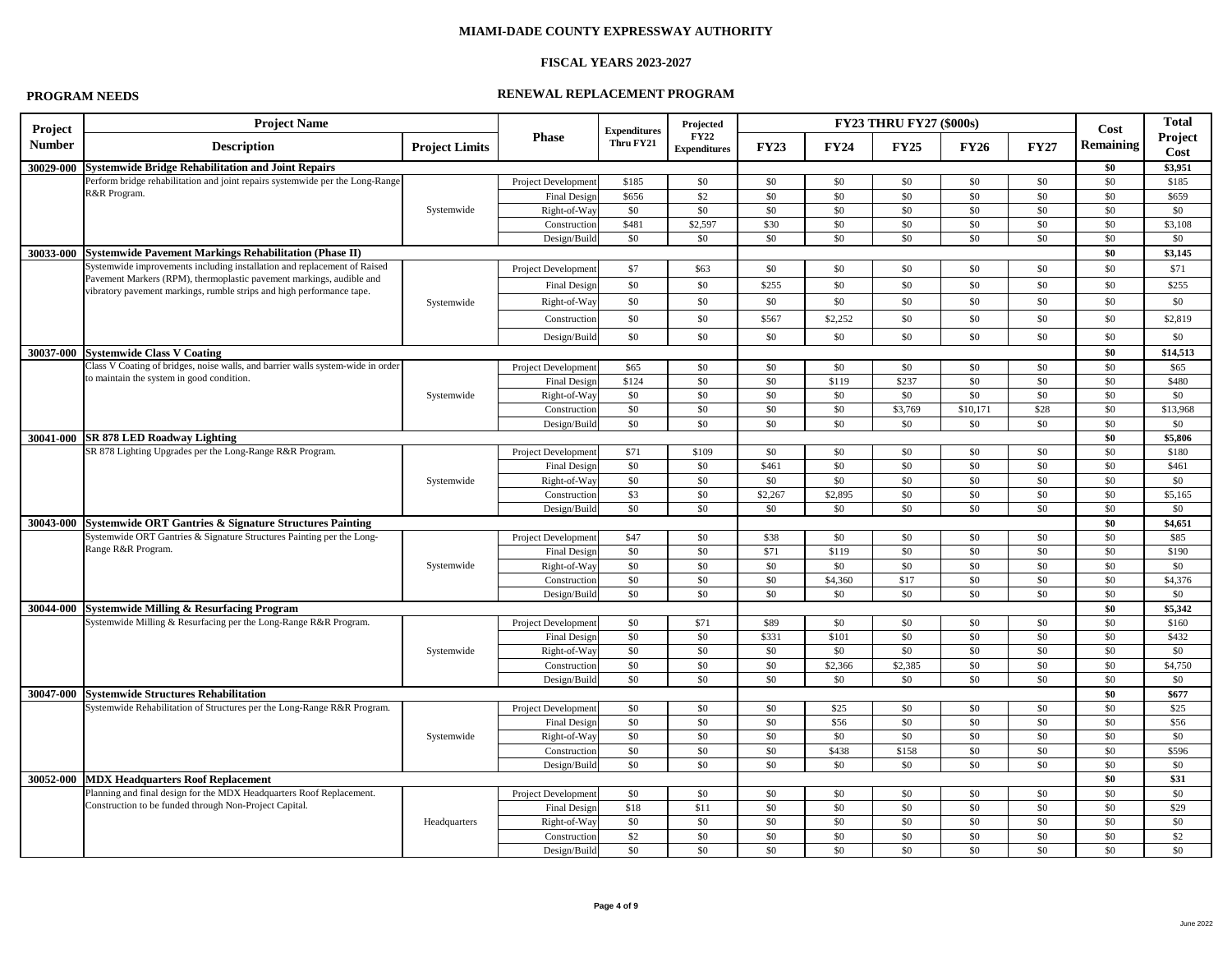# **FISCAL YEARS 2023-2027**

# **PROGRAM NEEDS RENEWAL REPLACEMENT PROGRAM**

| Project                                         | <b>Project Name</b>                                                         |                       |                         | <b>Expenditures</b> | Projected                          |             |             | <b>FY23 THRU FY27 (\$000s)</b> |             |             | Cost             | <b>Total</b>           |
|-------------------------------------------------|-----------------------------------------------------------------------------|-----------------------|-------------------------|---------------------|------------------------------------|-------------|-------------|--------------------------------|-------------|-------------|------------------|------------------------|
| <b>Number</b>                                   | <b>Description</b>                                                          | <b>Project Limits</b> | <b>Phase</b>            | Thru FY21           | <b>FY22</b><br><b>Expenditures</b> | <b>FY23</b> | <b>FY24</b> | <b>FY25</b>                    | <b>FY26</b> | <b>FY27</b> | <b>Remaining</b> | Project<br><b>Cost</b> |
|                                                 | 30058-000 Systemwide Sign Panel Replacement                                 |                       |                         |                     |                                    |             |             |                                |             |             | \$0              | \$1,343                |
|                                                 | Replacement of sign panels at various locations as determined by the annual |                       | Project Development     | \$0                 | \$40                               | \$0         | \$0         | \$0                            | \$0\$       | \$0\$       | \$0              | \$40                   |
|                                                 | inspection report.                                                          |                       | Final Design            | \$0                 | \$54                               | \$54        | \$0\$       | \$0                            | \$0         | \$0         | \$0              | \$108                  |
|                                                 |                                                                             | Systemwide            | $Right-of-Way$          | \$0                 | \$0                                | \$0         | \$0\$       | \$0                            | \$0         | \$0         | \$0              | \$0                    |
|                                                 |                                                                             |                       | Construction            | \$0                 | \$0                                | \$1,195     | \$0         | \$0                            | \$0\$       | \$0         | \$0              | \$1,195                |
|                                                 | 30059-000 SR 112 Bridge Replacement & Roadway Upgrades                      |                       | Design/Build            | \$0                 | \$0                                | \$0\$       | \$0         | \$0                            | \$0\$       | \$0\$       | \$0              | \$0                    |
|                                                 |                                                                             |                       |                         |                     |                                    |             |             |                                |             |             | \$79,932         | \$272,593              |
|                                                 | Replacement of bridges on the SR 112 corridor and upgrades to the roadway   |                       | Project Development     | \$0                 | \$0                                | \$0         | \$3,958     | \$2,639                        | \$0         | \$0\$       | \$0              | \$6,597                |
|                                                 | per current requirements.                                                   |                       | Final Design            | \$0                 | \$0                                | \$0         | \$0         | \$8,000                        | \$4,960     | \$3,240     | \$0              | \$16,201               |
|                                                 |                                                                             | SR 112                | $Right-of-Way$          | \$0                 | \$0                                | \$0\$       | \$0         | \$5,000                        | \$5,000     |             | \$0              | \$10,000               |
|                                                 |                                                                             |                       | Construction            | \$0                 | \$0                                | \$0         | \$0         | \$0                            | \$79,932    | \$79,932    | \$79,932         | \$239,796              |
|                                                 |                                                                             |                       | Design/Build            | \$0                 | \$0                                | \$0         | \$0         | \$0                            | \$0         | $\$0$       | \$0              | \$0                    |
|                                                 |                                                                             |                       | <b>Contingency Cost</b> |                     | \$0                                | \$250       |             |                                |             |             |                  | \$250                  |
| RENEWAL AND REPLACEMENT PROGRAM TOTALS (FUNDED) |                                                                             |                       |                         | \$1,659             | \$2,948                            | \$5,608     | \$16,688    | \$22,205                       | \$100,063   | \$83,200    | \$79,932         | \$312,303              |

| <b>TOTAL FUNDED R&amp;R FY 2023-2027</b>    |  |
|---------------------------------------------|--|
| <b>TOTAL FUNDED R&amp;R THROUGH FY 2040</b> |  |

**TOTAL FUNDED R&R FY 2023-2027 \$ 227,764**

**312,303**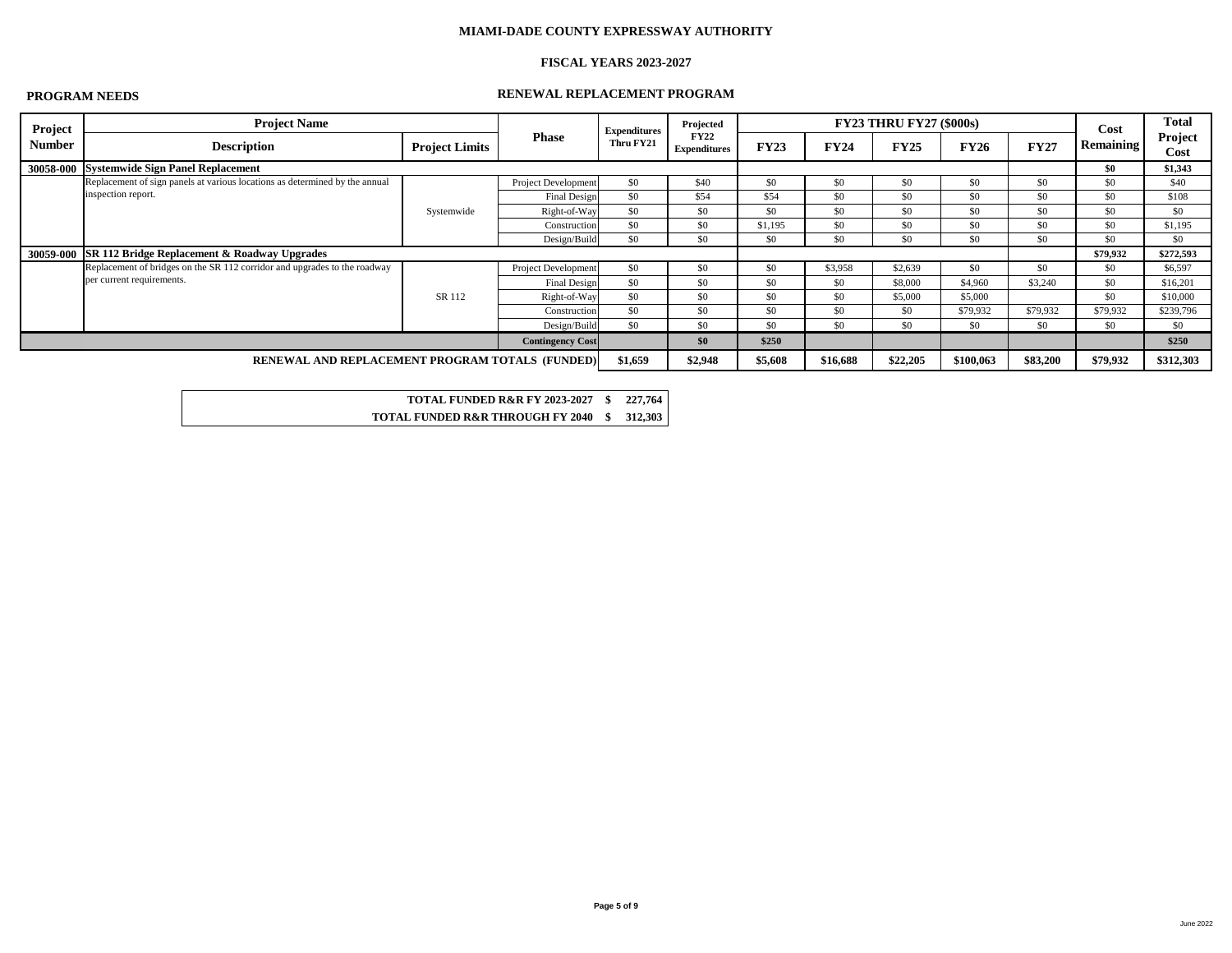# **FISCAL YEARS 2022-2026**

# **PROGRAM NEEDS CAPITAL IMPROVEMENT PROGRAM**

**TOTAL FUNDED CIP FY 2023-2027 \$ 18,346**  $\$\ 20,022$ 

| Project       | <b>Project Name</b>                                                                                                                              |                            |                            | <b>Expenditures</b> | Projected                          |             |             | <b>FY23 THRU FY27 (\$000s)</b> |             |             | Cost             | <b>Total</b>           |
|---------------|--------------------------------------------------------------------------------------------------------------------------------------------------|----------------------------|----------------------------|---------------------|------------------------------------|-------------|-------------|--------------------------------|-------------|-------------|------------------|------------------------|
| <b>Number</b> | <b>Description</b>                                                                                                                               | <b>Project Limits</b>      | <b>Phase</b>               | Thru FY21           | <b>FY22</b><br><b>Expenditures</b> | <b>FY23</b> | <b>FY24</b> | <b>FY25</b>                    | <b>FY26</b> | <b>FY27</b> | <b>Remaining</b> | Project<br><b>Cost</b> |
|               | 40045-000 Wrong Way Safety Program                                                                                                               |                            |                            |                     |                                    |             |             |                                |             |             | \$0              | \$3,462                |
|               | Installation "Wrong Way - Do Not Enter" and "One-Way" signs, pavement                                                                            |                            | <b>Project Development</b> | \$42                | \$0                                | \$0         | \$0         | \$0                            | \$0         | \$0         | \$0              | \$42                   |
|               | reconfiguration and radar/cameras for wrong way detection at 25 identified                                                                       |                            | <b>Final Design</b>        | \$203               | \$33                               | \$0         | \$0         | \$0                            | \$0         | \$0         | \$0              | \$235                  |
|               | locations in the MDX System.                                                                                                                     | Systemwide                 | Construction               | \$0                 | \$805                              | \$2,379     | \$0         | \$0                            | \$0         | \$0         | \$0              | \$3,184                |
|               |                                                                                                                                                  |                            | Design/Build               | \$0\$               | \$0                                | \$0         | \$0         | \$0                            | \$0         | \$0         | \$0              | \$0                    |
|               | 40051-000 SR 112 Auxiliary Lanes                                                                                                                 |                            |                            |                     |                                    |             |             |                                |             | \$0         | \$11,851         |                        |
|               | Addition of auxiliary lanes or collector/distributor roads from 27th Avenue                                                                      |                            | <b>Project Development</b> | \$424               | \$0                                | \$491       | \$71        | \$0                            | \$0         | \$0         | \$0              | \$986                  |
|               | to 17th Avenue to improve operations in the area.                                                                                                | 27th Avenue                | Final Design               | \$0                 | \$0                                | \$0         | \$545       | \$319                          | \$0         | \$0         | \$0              | \$864                  |
|               |                                                                                                                                                  | from                       | Right-of-Way               | \$0                 | \$0                                | \$0         | \$75        | \$425                          | \$0         | \$0\$       | \$0              | \$500                  |
|               |                                                                                                                                                  | 17th Avenue                | Construction               | \$0                 | \$0                                | \$0         | \$0         | \$1,711                        | \$7,790     | \$0         | \$0              | \$9,500                |
|               |                                                                                                                                                  |                            | Design/Build               | \$0\$               | \$0                                | \$0         | \$0         | \$0                            | \$0         | \$0         | \$0              | \$0                    |
|               | 40052-000 SR 924 Operational Improvements at NW 32nd Avenue                                                                                      |                            |                            |                     |                                    |             |             |                                |             | \$0         | \$1,685          |                        |
|               | SR 924 operational improvements to eliminate weaving and turning                                                                                 | <b>Project Development</b> | \$0                        | \$0                 | \$400                              | \$0         | \$0         | \$0                            | \$0         | \$0         | \$400            |                        |
|               | conflicts and enhance safety.                                                                                                                    | NW 32nd Avenue             | Final Design               | \$0                 | \$0                                | \$30        | \$110       | \$0                            | \$0         | \$0         | \$0              | \$140                  |
|               |                                                                                                                                                  | to                         | Right-of-Way               | \$0                 | \$0                                | \$0         | \$200       | \$0                            | \$0         | \$0         | \$0              | \$200                  |
|               |                                                                                                                                                  | NW 37th Avenue             | Construction               | \$0                 | \$0                                | \$0         | \$756       | \$189                          | \$0         | \$0         | \$0              | \$945                  |
|               |                                                                                                                                                  |                            | Design/Build               | \$0                 | \$0                                | \$0         | \$0         | \$0                            | \$0         | \$0         | \$0              | \$0                    |
|               | 40054-000   SR 874/SR 878 Interchange Ramp Improvements                                                                                          |                            |                            |                     |                                    |             |             |                                |             |             | \$0              | \$2,087                |
|               | Extend SR 874 SB lane over Kendall Drive and extend the auxiliary lane<br>from SB Kendall on-ramp to Killian off-ramp improving lane balance. It | Killian Drive              | <b>Project Development</b> | \$0                 | \$0                                | \$0         | \$0         | \$0                            | \$0         | \$2,087     | \$0              | \$2,087                |
|               | will also extend the SR 874 NB Kendall Drive on-ramp to the SR 878 87th                                                                          | to                         | Final Design               | \$0                 | \$0                                | \$0\$       | \$0         | \$0                            | \$0         | \$0         | \$0              | \$0                    |
|               | Avenue off-ramp to maximize the weaving distance and improve safety.                                                                             |                            | Construction               | \$0                 | \$0                                | \$0\$       | \$0         | \$0                            | \$0         | \$0         | \$0              | \$0                    |
|               |                                                                                                                                                  | SW 87th Avenue             | Design/Build               | \$0                 | \$0                                | \$0         | \$0         | \$0                            | \$0         | \$0         | \$0              | \$0                    |
|               | 40056-000 SR 874 DMS Installation                                                                                                                |                            |                            |                     |                                    |             |             |                                |             |             | \$0              | \$588                  |
|               | Installation of Dynamic Message Sign on SR 874 mainline.                                                                                         |                            | <b>Project Development</b> | \$0                 | \$0                                | \$0         | \$0         | \$0                            | \$0         | \$0         | \$0              | \$0                    |
|               |                                                                                                                                                  |                            | <b>Final Design</b>        | \$0                 | \$68                               | \$2         | \$0         | \$0                            | \$0         | \$0         | \$0              | \$71                   |
|               |                                                                                                                                                  | SR 874                     | Right-of-Way               | \$0                 | \$0                                | \$0         | \$0         | \$0                            | \$0         | \$0\$       | \$0              | \$0                    |
|               |                                                                                                                                                  |                            | Construction               | \$0                 | \$0                                | \$517       | \$0         | \$0                            | \$0         | \$0         | \$0              | \$517                  |
|               |                                                                                                                                                  | Design/Build               | \$0                        | \$0                 | \$0\$                              | \$0         | \$0         | \$0                            | \$0         | \$0         | \$0              |                        |
|               |                                                                                                                                                  | <b>Contingency Cost</b>    |                            | \$100               | \$250                              |             |             |                                |             | \$0         | \$350            |                        |
|               | <b>CAPITAL IMPROVEMENT PROGRAM TOTALS (FUNDED)</b>                                                                                               |                            | \$669                      | \$1,006             | \$4,069                            | \$1,757     | \$2,644     | \$7,790                        | \$2,087     | \$0         | \$20,022         |                        |

| <b>TOTAL FUNDED CIP FY 2023-2027</b>    |
|-----------------------------------------|
| <b>TOTAL FUNDED CIP THROUGH FY 2040</b> |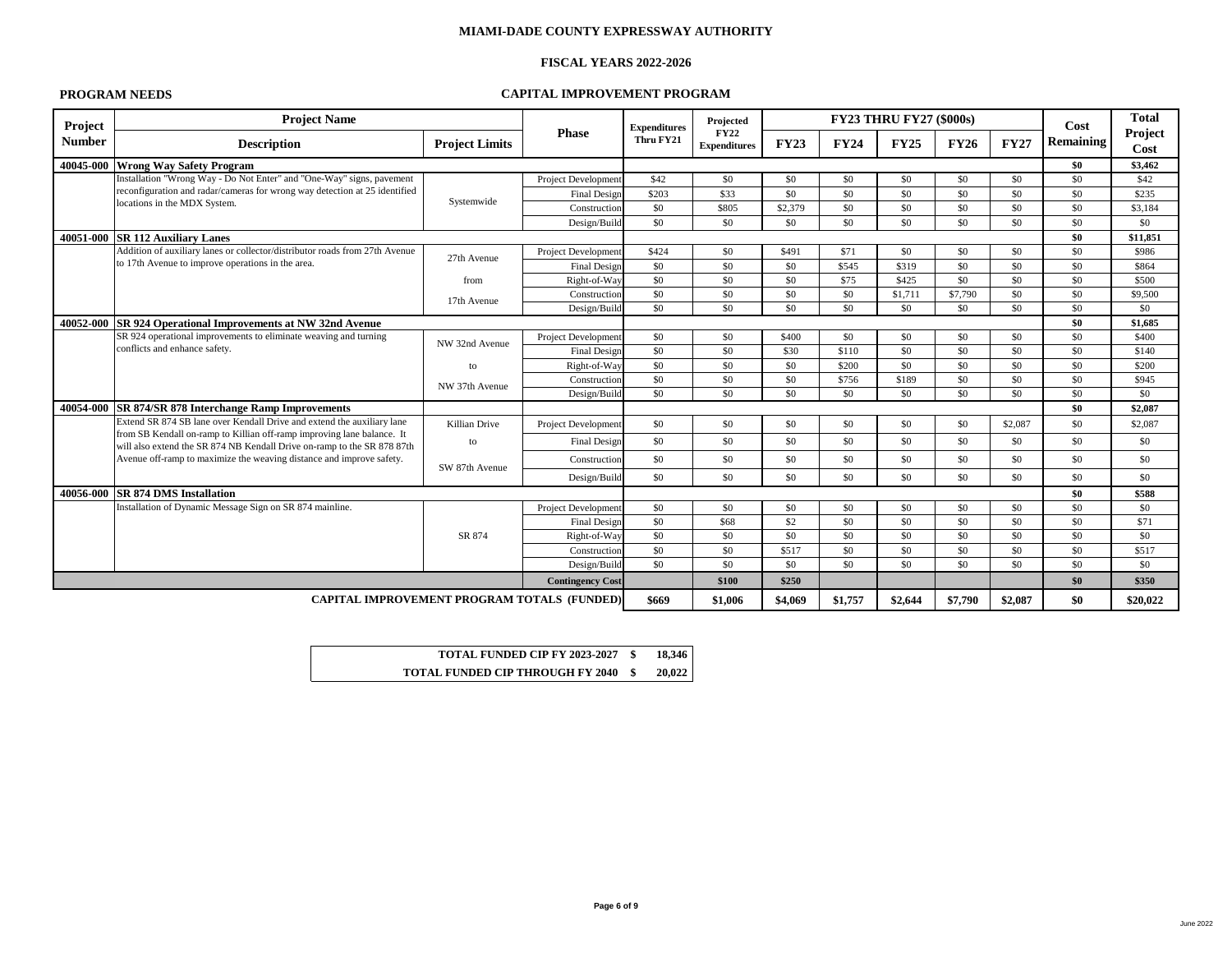# **LONG-RANGE PROGRAM THROUGH FY 2040**

# **R&R NEEDS**

| Project                  | <b>Project Name</b>                                                                                                                                                      |                           | <b>LRTP</b>       |                              |             |             |             |             |             |             | <b>FY28 THRU FY40 (\$000s)</b> |             |             |             |             |             |             | <b>Total</b>        |
|--------------------------|--------------------------------------------------------------------------------------------------------------------------------------------------------------------------|---------------------------|-------------------|------------------------------|-------------|-------------|-------------|-------------|-------------|-------------|--------------------------------|-------------|-------------|-------------|-------------|-------------|-------------|---------------------|
| <b>Number</b>            | <b>Description</b>                                                                                                                                                       | Project Limits Priority   |                   | <b>Phase</b>                 | <b>FY28</b> | <b>FY29</b> | <b>FY30</b> | <b>FY31</b> | <b>FY32</b> | <b>FY33</b> | <b>FY34</b>                    | <b>FY35</b> | <b>FY36</b> | <b>FY37</b> | <b>FY38</b> | <b>FY39</b> | <b>FY40</b> | <b>Project Cost</b> |
| <b>TBD</b>               | Renewal & Replacement Program (R&R)                                                                                                                                      | Systemwide                | N/A               | All                          | \$18,458    | \$19,780    | \$16,740    | \$21,923    | \$14,045    | \$17,224    | \$17,324                       | \$13,905    | \$6,818     | \$10,369    | \$13,076    | \$7,935     | \$43,828    | \$256,796           |
|                          | <b>LONG-RANGE PROGRAM</b>                                                                                                                                                |                           |                   |                              |             |             |             |             |             |             |                                |             |             |             |             |             |             |                     |
|                          | <b>Project Name</b>                                                                                                                                                      |                           | <b>LRTP</b>       |                              |             |             |             |             |             |             | <b>FY28 THRU FY40 (\$000s)</b> |             |             |             |             |             |             | <b>Total</b>        |
| Project<br><b>Number</b> | <b>Description</b>                                                                                                                                                       | Project Limits   Priority |                   | <b>Phase</b>                 | <b>FY28</b> | <b>FY29</b> | <b>FY30</b> | <b>FY31</b> | <b>FY32</b> | <b>FY33</b> | <b>FY34</b>                    | <b>FY35</b> | <b>FY36</b> | <b>FY37</b> | <b>FY38</b> | <b>FY39</b> | <b>FY40</b> | <b>Project Cost</b> |
| 11212-000                | <b>SR 112 Ramp Improvements at NW 37th Avenue</b>                                                                                                                        |                           |                   |                              |             |             |             |             |             |             |                                |             |             |             |             |             |             | \$13,420            |
|                          | New partial interchange at SR 112 and NW 37th Avenue. New movements include<br>eastbound on-ramp at NW 37th Avenue as well as a westbound off-ramp at NW 37th            | SR 112                    |                   | <b>Project Development</b>   | \$1,160     | \$364       |             |             |             |             |                                |             |             |             |             |             |             | \$1,523             |
|                          | Avenue. Completion of PD&E, Right-Of-Way and Design-Build not yet funded.                                                                                                |                           |                   | Final Design                 |             |             |             |             |             |             |                                |             |             |             |             |             |             | $\$0$               |
|                          |                                                                                                                                                                          | -at                       | $(2026 -$<br>2030 | Right-of-Way                 | \$2,000     | \$4,000     |             |             |             |             |                                |             |             |             |             |             |             | \$6,000             |
|                          |                                                                                                                                                                          | NW 37th Avenue            |                   | Construction                 |             |             |             |             |             |             |                                |             |             |             |             |             |             | $\$0$               |
|                          |                                                                                                                                                                          |                           |                   | Design/Build                 |             | \$2,358     | \$3,538     |             |             |             |                                |             |             |             |             |             |             | \$5,896             |
| 83618-002                | <b>SR 836 SW Extension / Kendall Parkway Wetland Mitigation</b><br>Creation, restoration and enhancement of wetlands to compensate for unavoidable                       |                           |                   | <b>Project Development</b>   |             |             |             |             |             |             |                                |             |             |             |             |             |             | \$46,898<br>$\$0$   |
|                          | impacts to wetlands by the construction of the SR 836 Southwest Extension/Kendall                                                                                        | NW 137th Avenue           |                   | Final Design                 |             |             |             |             |             |             |                                |             |             |             |             |             |             | \$0                 |
|                          | Parkway as mandated by the Interlocal Agreement with Miami-Dade County (ILA-                                                                                             | to                        | N/A               | Right-of-Way                 |             |             |             |             |             |             |                                |             |             |             |             |             |             | $\$0$               |
|                          | MDC-FY19-01).                                                                                                                                                            |                           |                   | Construction                 | \$20,000    | \$20,000    | \$2,299     | \$2,299     | \$2,299     |             |                                |             |             |             |             |             |             | \$46,898            |
|                          |                                                                                                                                                                          | SW 136th Street           |                   | Design/Build                 |             |             |             |             |             |             |                                |             |             |             |             |             |             | $\$0$               |
| 83618-003                | <b>SR 836 SW Extension / Kendall Parkway Mainline - Segment 1</b>                                                                                                        |                           |                   |                              |             |             |             |             |             |             |                                |             |             |             |             |             |             | \$371,535           |
|                          | Design and construction of a new multimodal corridor that extends SR 836 from NW                                                                                         | NW 137th Avenue           |                   | <b>Project Development</b>   |             |             |             |             |             |             |                                |             |             |             |             |             |             | $\$0$               |
|                          | 137th Avenue to SW 157th Avenue (Segment 1), supports the Miami-Dade County's<br>SMART Plan and provides the platform for the MDX SR 836 Express Transit Service         |                           |                   | <b>Final Design</b>          |             |             |             |             |             |             |                                |             |             |             |             |             |             | \$0                 |
|                          | and for future transit alternatives.                                                                                                                                     | to                        | N/A               | Right-of-Way<br>Construction |             |             |             |             |             |             |                                |             |             |             |             |             |             | \$0<br>\$0          |
|                          |                                                                                                                                                                          | SW 157th Avenue           |                   | Design/Build                 | \$33,438    | \$92,884    | \$151,329   | \$93,884    |             |             |                                |             |             |             |             |             |             | \$371,535           |
| 83618-004                | <b>SR 836 SW Extension / Kendall Parkway Mainline - Segment 2</b>                                                                                                        |                           |                   |                              |             |             |             |             |             |             |                                |             |             |             |             |             |             | \$260,408           |
|                          | Design and construction of new multimodal corridor that extends SR 836 from SW                                                                                           | SW 157th Avenue           |                   | <b>Project Development</b>   |             |             |             |             |             |             |                                |             |             |             |             |             |             | \$0                 |
|                          | 157th Avenue to SW 56th Street (Miller Drive) (Segment 2), supports the Miami-<br>Dade County's SMART Plan and provides the platform for the MDX SR 836 Express          |                           |                   | <b>Final Design</b>          |             |             |             |             |             |             |                                |             |             |             |             |             |             | \$0                 |
|                          | Transit Service and for future transit alternatives. It includes the improvement of Bird                                                                                 | to                        | N/A               | Right-of-Way                 |             |             |             |             |             |             |                                |             |             |             |             |             |             | $\$0$               |
|                          | Road from SW 157th Avenue to SW 162nd Avenue to be fully funded by Miami-                                                                                                | SW 56th Street            |                   | Construction                 |             |             |             |             |             |             |                                |             |             |             |             |             |             | $\$0$               |
|                          | Dade County in future years (LRTP Priority IV).                                                                                                                          |                           |                   | Design/Build                 |             | \$5,208     | \$57,290    | \$101,559   | \$62,498    | \$33,853    |                                |             |             |             |             |             |             | \$260,408           |
| 83618-005                | <b>SR 836 SW Extension / Kendall Parkway Mainline - Segment 3</b><br>Design and construction of new multimodal corridor that extends SR 836 from SW                      |                           |                   | <b>Project Development</b>   |             |             |             |             |             |             |                                |             |             |             |             |             |             | \$123,141<br>\$0    |
|                          | 56th Street (Miller Drive) to SW 104th Street (Killian Parkway) (Segment 3),                                                                                             | SW 56th Street            |                   | Final Design                 |             |             |             |             |             |             |                                |             |             |             |             |             |             | \$0                 |
|                          | supports the Miami-Dade County's SMART Plan and provides the platform for the                                                                                            | to                        | N/A               | Right-of-Way                 |             |             |             |             |             |             |                                |             |             |             |             |             |             | \$0                 |
|                          | MDX SR 836 Express Transit Service and for future transit alternatives.                                                                                                  |                           |                   | Construction                 |             |             |             |             |             |             |                                |             |             |             |             |             |             | $\$0$               |
|                          |                                                                                                                                                                          | SW 104th Street           |                   | Design/Build                 |             |             | \$2,463     | \$30,785    | \$50,488    | \$39,405    |                                |             |             |             |             |             |             | \$123,141           |
| 83618-006                | <b>SR 836 SW Extension / Kendall Parkway Mainline - Segment 4</b>                                                                                                        |                           |                   |                              |             |             |             |             |             |             |                                |             |             |             |             |             |             | \$91,008            |
|                          | Design and construction of new multimodal corridor that extends SR 836 from SW                                                                                           | SW 104th Street           |                   | <b>Project Developmen</b>    |             |             |             |             |             |             |                                |             |             |             |             |             |             | $\$0$               |
|                          | 104th Street (Killian Parkway) to SW 136th Street (Segment 4), supports the Miami-<br>Dade County's SMART Plan and provides the platform for the MDX SR 836 Express      |                           |                   | <b>Final Design</b>          |             |             |             |             |             |             |                                |             |             |             |             |             |             | $\$0$               |
|                          | Transit Service and for future transit alternatives.                                                                                                                     | to                        | N/A               | Right-of-Way                 |             |             |             |             |             |             |                                |             |             |             |             |             |             | \$0                 |
|                          |                                                                                                                                                                          | SW 136th Street           |                   | Construction                 |             |             |             |             |             |             |                                |             |             |             |             |             |             | \$0                 |
|                          |                                                                                                                                                                          |                           |                   | Design/Build                 |             |             |             | \$20,932    | \$46,414    | \$23,662    |                                |             |             |             |             |             |             | \$91,008            |
| 83618-008                | <b>SW 88th Street (Kendall Drive) Improvements</b><br>Design and construction of improvements to SW 88th Street (Kendall Drive) from                                     |                           |                   | <b>Project Development</b>   |             |             |             |             |             |             |                                |             |             |             |             |             |             | \$6,872<br>$\$0$    |
|                          | SW 162nd Avenue to SW 172nd Avenue to facilitate access to the SR 836 Southwest                                                                                          | SW 162nd Avenue           |                   | <b>Final Design</b>          | \$284       | \$252       | \$95        | \$0         |             |             |                                |             |             |             |             |             |             | \$630               |
|                          | Extension/Kendall Parkway Segment 3. It consists of the conversion of an existing 4-                                                                                     | to                        | N/A               | Right-of-Way                 |             |             |             |             |             |             |                                |             |             |             |             |             |             | \$0                 |
|                          | lane arterial into a 6-lane arterial and modification of 2 existing signals. These<br>improvements are not on the MDX system and will be a capital contribution to FDOT. |                           |                   | Constructior                 |             |             | \$2,996     | \$3,246     |             |             |                                |             |             |             |             |             |             | \$6,242             |
|                          |                                                                                                                                                                          | SW 172nd Avenue           |                   | Design/Build                 |             |             |             |             |             |             |                                |             |             |             |             |             |             | \$0                 |
| 83618-010                | <b>SW 157th Avenue Roadway Improvements</b>                                                                                                                              |                           |                   |                              |             |             |             |             |             |             |                                |             |             |             |             |             |             | \$0                 |
|                          | Design and construction of the widening of SW 137th Avenue between SW 8th Street SW 42nd Street (Bird                                                                    |                           |                   | <b>Project Development</b>   |             |             |             |             |             |             |                                |             |             |             |             |             |             | \$0                 |
|                          | and SW 26th Street from four to six lanes. MDX will finance, procure, and manage<br>the construction of the roadway improvements as a contributory asset to Miami-Dade   | Road)                     |                   | Final Design                 |             |             |             |             |             |             |                                |             |             |             |             |             |             | \$0\$               |
| DEFUNDED                 | County                                                                                                                                                                   | to                        | N/A               | Right-of-Way                 |             |             |             |             |             |             |                                |             |             |             |             |             |             | \$0                 |
|                          |                                                                                                                                                                          | SW 8th Street             |                   | Construction                 |             |             |             |             |             |             |                                |             |             |             |             |             |             | $\$0$               |
|                          |                                                                                                                                                                          |                           |                   | Design/Build                 |             |             |             |             |             |             |                                |             |             |             |             |             |             | $\$0$               |

| Project                  | <b>Project Name</b>                                                                                                                                                        |                                      | <b>LRTP</b> |                                     |             |             |             |             |             |             | <b>FY28 THRU FY40 (\$000s)</b> |             |             |             |             |             |             | <b>Total</b>                 |
|--------------------------|----------------------------------------------------------------------------------------------------------------------------------------------------------------------------|--------------------------------------|-------------|-------------------------------------|-------------|-------------|-------------|-------------|-------------|-------------|--------------------------------|-------------|-------------|-------------|-------------|-------------|-------------|------------------------------|
| <b>Number</b>            | <b>Description</b>                                                                                                                                                         | <sup>1</sup> Project Limits Priority |             | <b>Phase</b>                        | <b>FY28</b> | <b>FY29</b> | <b>FY30</b> | <b>FY31</b> | <b>FY32</b> | <b>FY33</b> | <b>FY34</b>                    | <b>FY35</b> | <b>FY36</b> | <b>FY37</b> | <b>FY38</b> | <b>FY39</b> | <b>FY40</b> | <b>Project Cost</b>          |
| <b>TBD</b>               | Renewal & Replacement Program (R&R)                                                                                                                                        | Systemwide                           | N/A         | All                                 | \$18,458    | \$19,780    | \$16,740    | \$21,923    | \$14,045    | \$17,224    | \$17,324                       | \$13,905    | \$6,818     | \$10,369    | \$13,076    | \$7,935     | \$43,828    | \$256,796                    |
|                          | <b>LONG-RANGE PROGRAM</b>                                                                                                                                                  |                                      |             |                                     |             |             |             |             |             |             |                                |             |             |             |             |             |             |                              |
|                          | <b>Project Name</b>                                                                                                                                                        |                                      |             |                                     |             |             |             |             |             |             | <b>FY28 THRU FY40 (\$000s)</b> |             |             |             |             |             |             |                              |
| Project<br><b>Number</b> | <b>Description</b>                                                                                                                                                         | ' Project Limits   Priority          | <b>LRTP</b> | <b>Phase</b>                        | <b>FY28</b> | <b>FY29</b> | <b>FY30</b> | <b>FY31</b> | <b>FY32</b> | <b>FY33</b> | <b>FY34</b>                    | <b>FY35</b> | <b>FY36</b> | <b>FY37</b> | <b>FY38</b> | <b>FY39</b> | <b>FY40</b> | <b>Total</b><br>Project Cost |
| 11212-000                | <b>SR 112 Ramp Improvements at NW 37th Avenue</b>                                                                                                                          |                                      |             |                                     |             |             |             |             |             |             |                                |             |             |             |             |             |             | \$13,420                     |
|                          | New partial interchange at SR 112 and NW 37th Avenue. New movements include                                                                                                | SR 112                               |             | <b>Project Development</b>          | \$1,160     | \$364       |             |             |             |             |                                |             |             |             |             |             |             | \$1,523                      |
|                          | eastbound on-ramp at NW 37th Avenue as well as a westbound off-ramp at NW 37th<br>Avenue. Completion of PD&E, Right-Of-Way and Design-Build not yet funded.                |                                      |             | <b>Final Design</b>                 |             |             |             |             |             |             |                                |             |             |             |             |             |             | \$0                          |
|                          |                                                                                                                                                                            | at                                   | $(2026 -$   | Right-of-Way                        | \$2,000     | \$4,000     |             |             |             |             |                                |             |             |             |             |             |             | \$6,000                      |
|                          |                                                                                                                                                                            |                                      | 2030)       | Construction                        |             |             |             |             |             |             |                                |             |             |             |             |             |             | \$0                          |
|                          |                                                                                                                                                                            | NW 37th Avenue                       |             | Design/Build                        |             | \$2,358     | \$3,538     |             |             |             |                                |             |             |             |             |             |             | \$5,896                      |
| 83618-002                | <b>SR 836 SW Extension / Kendall Parkway Wetland Mitigation</b>                                                                                                            |                                      |             |                                     |             |             |             |             |             |             |                                |             |             |             |             |             |             | \$46,898                     |
|                          | Creation, restoration and enhancement of wetlands to compensate for unavoidable                                                                                            | NW 137th Avenue                      |             | <b>Project Development</b>          |             |             |             |             |             |             |                                |             |             |             |             |             |             | $\$0$                        |
|                          | impacts to wetlands by the construction of the SR 836 Southwest Extension/Kendall<br>Parkway as mandated by the Interlocal Agreement with Miami-Dade County (ILA-          |                                      |             | <b>Final Design</b>                 |             |             |             |             |             |             |                                |             |             |             |             |             |             | \$0                          |
|                          | MDC-FY19-01).                                                                                                                                                              | to                                   | N/A         | Right-of-Way                        |             |             |             |             |             |             |                                |             |             |             |             |             |             | \$0                          |
|                          |                                                                                                                                                                            | SW 136th Street                      |             | Construction                        | \$20,000    | \$20,000    | \$2,299     | \$2,299     | \$2,299     |             |                                |             |             |             |             |             |             | \$46,898                     |
|                          |                                                                                                                                                                            |                                      |             | Design/Build                        |             |             |             |             |             |             |                                |             |             |             |             |             |             | \$0                          |
| 83618-003                | <b>SR 836 SW Extension / Kendall Parkway Mainline - Segment 1</b>                                                                                                          |                                      |             |                                     |             |             |             |             |             |             |                                |             |             |             |             |             |             | \$371,535                    |
|                          | Design and construction of a new multimodal corridor that extends SR 836 from NW<br>137th Avenue to SW 157th Avenue (Segment 1), supports the Miami-Dade County's          | NW 137th Avenue                      |             | <b>Project Developmen</b>           |             |             |             |             |             |             |                                |             |             |             |             |             |             | $\$0$<br>\$0                 |
|                          | SMART Plan and provides the platform for the MDX SR 836 Express Transit Service                                                                                            | to                                   | N/A         | <b>Final Design</b><br>Right-of-Way |             |             |             |             |             |             |                                |             |             |             |             |             |             | \$0                          |
|                          | and for future transit alternatives.                                                                                                                                       |                                      |             | Construction                        |             |             |             |             |             |             |                                |             |             |             |             |             |             | $\$0$                        |
|                          |                                                                                                                                                                            | SW 157th Avenue                      |             | Design/Build                        | \$33,438    | \$92,884    | \$151,329   | \$93,884    |             |             |                                |             |             |             |             |             |             | \$371,535                    |
| 83618-004                | <b>SR 836 SW Extension / Kendall Parkway Mainline - Segment 2</b>                                                                                                          |                                      |             |                                     |             |             |             |             |             |             |                                |             |             |             |             |             |             | \$260,408                    |
|                          | Design and construction of new multimodal corridor that extends SR 836 from SW<br>157th Avenue to SW 56th Street (Miller Drive) (Segment 2), supports the Miami-           | SW 157th Avenue                      |             | <b>Project Development</b>          |             |             |             |             |             |             |                                |             |             |             |             |             |             | \$0                          |
|                          | Dade County's SMART Plan and provides the platform for the MDX SR 836 Express                                                                                              |                                      |             | <b>Final Design</b>                 |             |             |             |             |             |             |                                |             |             |             |             |             |             | \$0                          |
|                          | Transit Service and for future transit alternatives. It includes the improvement of Bird                                                                                   | to                                   | N/A         | Right-of-Way                        |             |             |             |             |             |             |                                |             |             |             |             |             |             | \$0                          |
|                          | Road from SW 157th Avenue to SW 162nd Avenue to be fully funded by Miami-                                                                                                  | SW 56th Street                       |             | Construction                        |             |             |             |             |             |             |                                |             |             |             |             |             |             | \$0                          |
|                          | Dade County in future years (LRTP Priority IV).                                                                                                                            |                                      |             | Design/Build                        |             | \$5,208     | \$57,290    | \$101,559   | \$62,498    | \$33,853    |                                |             |             |             |             |             |             | \$260,408                    |
| 83618-005                | <b>SR 836 SW Extension / Kendall Parkway Mainline - Segment 3</b><br>Design and construction of new multimodal corridor that extends SR 836 from SW                        |                                      |             |                                     |             |             |             |             |             |             |                                |             |             |             |             |             |             | \$123,141                    |
|                          | 56th Street (Miller Drive) to SW 104th Street (Killian Parkway) (Segment 3),                                                                                               | SW 56th Street                       |             | <b>Project Developmen</b>           |             |             |             |             |             |             |                                |             |             |             |             |             |             | \$0                          |
|                          | supports the Miami-Dade County's SMART Plan and provides the platform for the                                                                                              |                                      |             | <b>Final Design</b>                 |             |             |             |             |             |             |                                |             |             |             |             |             |             | \$0                          |
|                          | MDX SR 836 Express Transit Service and for future transit alternatives.                                                                                                    | to                                   | N/A         | Right-of-Way                        |             |             |             |             |             |             |                                |             |             |             |             |             |             | \$0                          |
|                          |                                                                                                                                                                            | SW 104th Street                      |             | Construction                        |             |             |             |             |             |             |                                |             |             |             |             |             |             | $\$0$                        |
|                          | 83618-006   SR 836 SW Extension / Kendall Parkway Mainline - Segment 4                                                                                                     |                                      |             | Design/Build                        |             |             | \$2,463     | \$30,785    | \$50,488    | \$39,405    |                                |             |             |             |             |             |             | \$123,141                    |
|                          | Design and construction of new multimodal corridor that extends SR 836 from SW                                                                                             |                                      |             | <b>Project Developmen</b>           |             |             |             |             |             |             |                                |             |             |             |             |             |             | \$91,008<br>$\$0$            |
|                          | 104th Street (Killian Parkway) to SW 136th Street (Segment 4), supports the Miami-                                                                                         | SW 104th Street                      |             | <b>Final Design</b>                 |             |             |             |             |             |             |                                |             |             |             |             |             |             | $\$0$                        |
|                          | Dade County's SMART Plan and provides the platform for the MDX SR 836 Express                                                                                              | to                                   | N/A         | Right-of-Way                        |             |             |             |             |             |             |                                |             |             |             |             |             |             | \$0                          |
|                          | Transit Service and for future transit alternatives.                                                                                                                       |                                      |             | Construction                        |             |             |             |             |             |             |                                |             |             |             |             |             |             | \$0                          |
|                          |                                                                                                                                                                            | SW 136th Street                      |             | Design/Build                        |             |             |             | \$20,932    | \$46,414    | \$23,662    |                                |             |             |             |             |             |             | \$91,008                     |
|                          | 83618-008 SW 88th Street (Kendall Drive) Improvements                                                                                                                      |                                      |             |                                     |             |             |             |             |             |             |                                |             |             |             |             |             |             | \$6,872                      |
|                          | Design and construction of improvements to SW 88th Street (Kendall Drive) from                                                                                             |                                      |             | <b>Project Development</b>          |             |             |             |             |             |             |                                |             |             |             |             |             |             | \$0                          |
|                          | SW 162nd Avenue to SW 172nd Avenue to facilitate access to the SR 836 Southwest                                                                                            | SW 162nd Avenue                      |             | <b>Final Design</b>                 | \$284       | \$252       | \$95        | \$0         |             |             |                                |             |             |             |             |             |             | \$630                        |
|                          | Extension/Kendall Parkway Segment 3. It consists of the conversion of an existing 4-<br>lane arterial into a 6-lane arterial and modification of 2 existing signals. These | to                                   | N/A         | Right-of-Way                        |             |             |             |             |             |             |                                |             |             |             |             |             |             | \$0                          |
|                          | improvements are not on the MDX system and will be a capital contribution to FDOT.                                                                                         |                                      |             | Construction                        |             |             | \$2,996     | \$3,246     |             |             |                                |             |             |             |             |             |             | \$6,242                      |
|                          |                                                                                                                                                                            | SW 172nd Avenue                      |             | Design/Build                        |             |             |             |             |             |             |                                |             |             |             |             |             |             | \$0                          |
|                          | 83618-010 SW 157th Avenue Roadway Improvements                                                                                                                             |                                      |             |                                     |             |             |             |             |             |             |                                |             |             |             |             |             |             | \$0                          |
|                          | Design and construction of the widening of SW 137th Avenue between SW 8th Street SW 42nd Street (Bird                                                                      |                                      |             | <b>Project Development</b>          |             |             |             |             |             |             |                                |             |             |             |             |             |             | $\$0$                        |
|                          | and SW 26th Street from four to six lanes. MDX will finance, procure, and manage<br>the construction of the roadway improvements as a contributory asset to Miami-Dade     | Road)                                |             | <b>Final Design</b>                 |             |             |             |             |             |             |                                |             |             |             |             |             |             | $\$0$                        |
| DEFUNDED                 | County.                                                                                                                                                                    | tΩ                                   | N/A         | Right-of-Way                        |             |             |             |             |             |             |                                |             |             |             |             |             |             | \$0                          |
|                          |                                                                                                                                                                            | SW 8th Street                        |             | Construction                        |             |             |             |             |             |             |                                |             |             |             |             |             |             | $\$0$                        |
|                          |                                                                                                                                                                            |                                      |             | Design/Build                        |             |             |             |             |             |             |                                |             |             |             |             |             |             | \$0                          |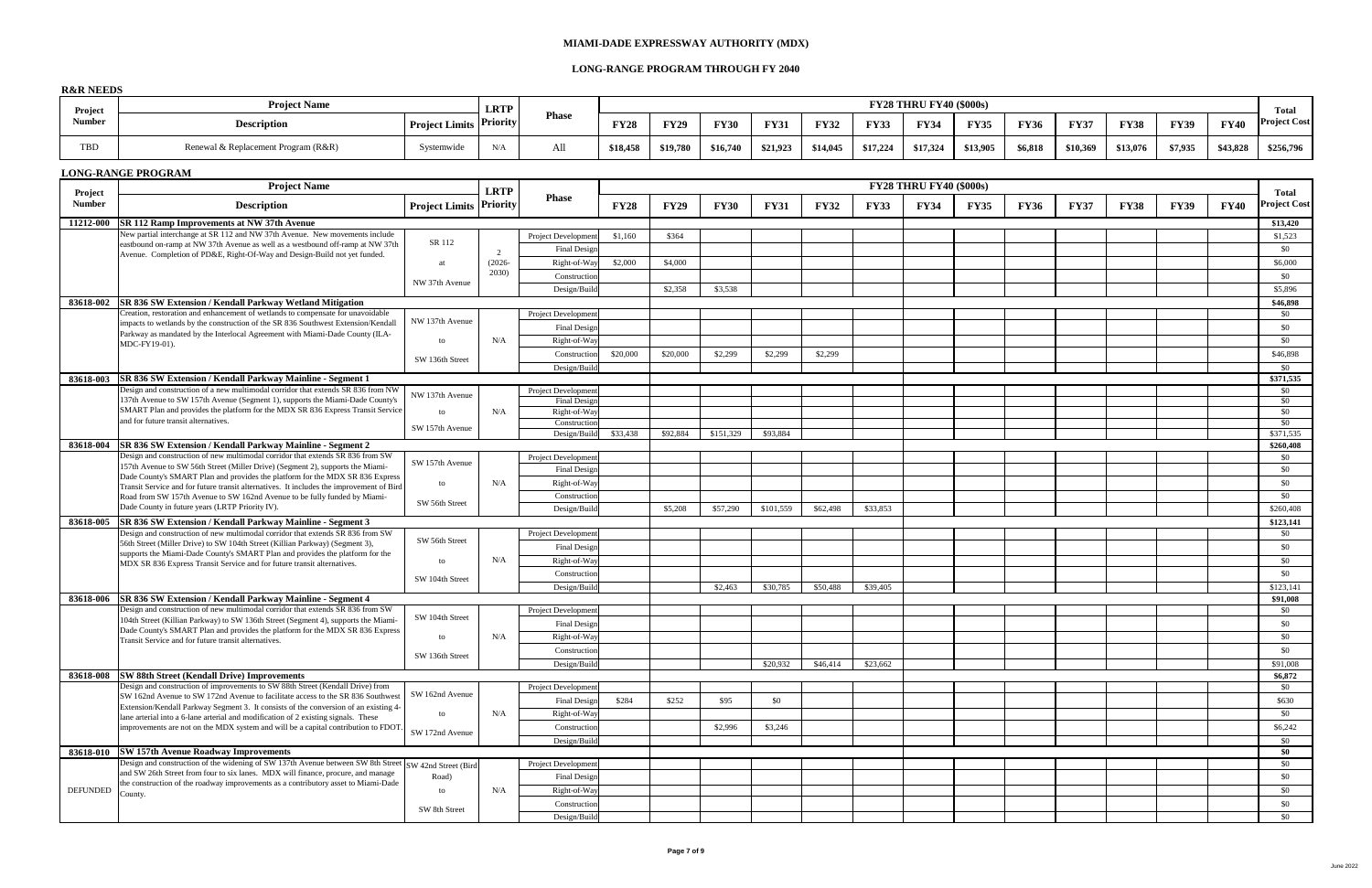# **LONG-RANGE PROGRAM THROUGH FY 2040**

# **LONG-RANGE PROGRAM**

|                          | <b>Project Name</b>                                                                                                                                                           |                         | <b>LRTP</b> |                            |             |             |             |             |             |             | <b>FY28 THRU FY40 (\$000s)</b> |             |             |             |             |             |             | <b>Total</b>        |
|--------------------------|-------------------------------------------------------------------------------------------------------------------------------------------------------------------------------|-------------------------|-------------|----------------------------|-------------|-------------|-------------|-------------|-------------|-------------|--------------------------------|-------------|-------------|-------------|-------------|-------------|-------------|---------------------|
| Project<br><b>Number</b> | <b>Description</b>                                                                                                                                                            | Project Limits Priority |             | <b>Phase</b>               | <b>FY28</b> | <b>FY29</b> | <b>FY30</b> | <b>FY31</b> | <b>FY32</b> | <b>FY33</b> | <b>FY34</b>                    | <b>FY35</b> | <b>FY36</b> | <b>FY37</b> | <b>FY38</b> | <b>FY39</b> | <b>FY40</b> | <b>Project Cost</b> |
| 83618-011                | <b>SW 104th Street Roadway Improvements</b>                                                                                                                                   |                         |             |                            |             |             |             |             |             |             |                                |             |             |             |             |             |             | \$3,532             |
|                          | Design and construction of the roadway improvements to SW 104th Street from SW                                                                                                | SW 162nd Avenue         |             | <b>Project Development</b> |             |             |             |             |             |             |                                |             |             |             |             |             |             | \$0                 |
|                          | 162nd Avenue to SW 172nd Avenue for Segment 3 of the SR 836 Southwest<br>Extension/Kendall Parkway. These improvements are not on the MDX system and                          |                         |             | <b>Final Design</b>        | \$91        | \$321       |             |             |             |             |                                |             |             |             |             |             |             | \$412               |
|                          | may be a contribution to Miami-Dade County if County funding is not available.                                                                                                | to                      | N/A         | Right-of-Way               |             |             |             |             |             |             |                                |             |             |             |             |             |             | \$0                 |
|                          |                                                                                                                                                                               | SW 172nd Avenue         |             | Construction               |             |             | \$3,121     |             |             |             |                                |             |             |             |             |             |             | \$3,121             |
|                          |                                                                                                                                                                               |                         |             | Design/Build               |             |             |             |             |             |             |                                |             |             |             |             |             |             | \$0                 |
|                          | 83618-012   Kendall Drive Transit Station and Park & Ride Lot<br>Design and construction of transit station on the inside shoulder of the SR 836                              |                         |             |                            |             |             |             |             |             |             |                                |             |             |             |             |             |             | \$22,034            |
|                          | Southwest Extension/Kendall Parkway Segment 3 at SW 88th Street Interchange to be                                                                                             | Kendall Parkway         |             | <b>Project Development</b> |             |             |             |             |             |             |                                |             |             |             |             |             |             | \$0                 |
|                          | served by MDX Express Transit Service running along the SR 836 inside shoulders at                                                                                            |                         |             | <b>Final Design</b>        |             |             |             | \$854       | \$728       |             |                                |             |             |             |             |             |             | \$1,582             |
|                          | peak hours in the peak direction and to allow Miami-Dade County to explore                                                                                                    |                         | N/A         | Right-of-Way               |             |             |             |             |             |             |                                |             |             |             |             |             |             | \$0                 |
|                          | additional transit opportunities in the future. Design and construction of a park and<br>ride lot in the southeast quadrant of the interchange.                               | SW 88th Street          |             | Construction               |             |             |             |             | \$5,863     | \$14,588    |                                |             |             |             |             |             |             | \$20,451            |
|                          |                                                                                                                                                                               | Interchange             |             | Design/Build               |             |             |             |             |             |             |                                |             |             |             |             |             |             | \$0                 |
|                          | 83618-013 SW 136th Street Transit Station and Park & Ride Lot                                                                                                                 |                         |             |                            |             |             |             |             |             |             |                                |             |             |             |             |             |             | \$22,660            |
|                          | Proposed transit station accessing the SR 836 Southwest Extension/Kendall Parkway                                                                                             |                         |             | <b>Project Development</b> |             |             |             |             |             |             |                                |             |             |             |             |             |             | \$0                 |
|                          | Segment 4 at SW 136th Street Interchange to be served by MDX Express Transit                                                                                                  | Kendall Parkway         |             | <b>Final Design</b>        |             |             |             | \$883       | \$752       |             |                                |             |             |             |             |             |             | \$1,636             |
|                          | Service running along the SR 836 inside shoulders at peak hours in the peak direction<br>and to allow Miami-Dade County to explore additional transit opportunities in the    | to                      | N/A         | Right-of-Way               |             |             |             |             |             |             |                                |             |             |             |             |             |             | \$0                 |
|                          | future. Design and construction of a park and ride lot on SW 157th Avenue                                                                                                     | SW 136th Street         |             | Construction               |             |             |             |             | \$4,943     | \$16,081    |                                |             |             |             |             |             |             | \$21,024            |
|                          | immediately north of SW 136th Street.                                                                                                                                         | approximately           |             | Design/Build               |             |             |             |             |             |             |                                |             |             |             |             |             |             | \$0                 |
|                          | 83618-014 SR 836 SW Extension/Kendall Parkway Multi-Use Recreational Trail - Segment 1                                                                                        |                         |             |                            |             |             |             |             |             |             |                                |             |             |             |             |             |             | \$5,315             |
|                          | Proposed multi-use recreational trail to enhance non-vehicular access within the SR                                                                                           |                         |             | <b>Project Development</b> |             |             |             |             |             |             |                                |             |             |             |             |             |             | \$0                 |
|                          | 836 Southwest Extension/Kendall Parkway. Segment 1 will extend from NW 137th                                                                                                  | NW 137th Avenue         |             | <b>Final Design</b>        | \$220       | \$300       | \$20        |             |             |             |                                |             |             |             |             |             |             | \$540               |
|                          | Avenue to SW 157th Avenue.                                                                                                                                                    | to                      | N/A         | Right-of-Way               |             |             |             |             |             |             |                                |             |             |             |             |             |             | \$0                 |
|                          |                                                                                                                                                                               | SW 157th Avenue         |             | Construction               |             |             | \$2,770     | \$2,006     |             |             |                                |             |             |             |             |             |             | \$4,776             |
|                          |                                                                                                                                                                               |                         |             | Design/Build               |             |             |             |             |             |             |                                |             |             |             |             |             |             | \$0                 |
|                          | 83618-015 SR 836 SW Extension/Kendall Parkway Multi-Use Recreational Trail - Segment 2                                                                                        |                         |             |                            |             |             |             |             |             |             |                                |             |             |             |             |             |             | \$7,608             |
|                          | Proposed multi-use recreational trail to enhance non-vehicular access within the SR                                                                                           | SW 157th Avenue         |             | <b>Project Development</b> |             |             |             |             |             |             |                                |             |             |             |             |             |             | \$0                 |
|                          | 836 Southwest Extension/Kendall Parkway. Segment 2 will extend from SW 157th<br>Avenue to SW 56th Street.                                                                     |                         |             | <b>Final Design</b>        |             | \$228       | \$300       | \$20        |             |             |                                |             |             |             |             |             |             | \$548               |
|                          |                                                                                                                                                                               | to                      | N/A         | Right-of-Way               |             |             |             |             |             |             |                                |             |             |             |             |             |             | \$0                 |
|                          |                                                                                                                                                                               | SW 56th Street          |             | Construction'              |             |             |             | \$4,094     | \$2,965     |             |                                |             |             |             |             |             |             | \$7,059             |
|                          |                                                                                                                                                                               |                         |             | Design/Build               |             |             |             |             |             |             |                                |             |             |             |             |             |             | \$0                 |
|                          | 83618-016 SR 836 SW Extension/Kendall Parkway Multi-Use Recreational Trail - Segment 3<br>Proposed multi-use recreational trail to enhance non-vehicular access within the SR |                         |             |                            |             |             |             |             |             |             |                                |             |             |             |             |             |             | \$9,726             |
|                          | 836 Southwest Extension/Kendall Parkway. Segment 3 will extend from SW 56th                                                                                                   | SW 56th Street          |             | Project Development        |             |             |             |             |             |             |                                |             |             |             |             |             |             | \$0                 |
|                          | Street to SW 104th Street.                                                                                                                                                    |                         |             | <b>Final Design</b>        |             | \$380       | \$300       | \$20        |             |             |                                |             |             |             |             |             |             | \$700               |
|                          |                                                                                                                                                                               | to                      | N/A         | Right-of-Way               |             |             |             |             |             |             |                                |             |             |             |             |             |             | \$0                 |
|                          |                                                                                                                                                                               | SW 104th Street         |             | Construction               |             |             |             | \$4,513     | \$3,611     | \$903       |                                |             |             |             |             |             |             | \$9,026             |
|                          | 83618-017   SR 836 SW Extension/Kendall Parkway Multi-Use Recreational Trail - Segment 4                                                                                      |                         |             | Design/Build               |             |             |             |             |             |             |                                |             |             |             |             |             |             | \$0<br>\$7,303      |
|                          | Proposed multi-use recreational trail to enhance non-vehicular access within the SR                                                                                           |                         |             | <b>Project Development</b> |             |             |             |             |             |             |                                |             |             |             |             |             |             | \$0                 |
|                          | 836 Southwest Extension/Kendall Parkway. Segment 4 will extend from SW 104th                                                                                                  | SW 104th Street         |             | <b>Final Design</b>        |             |             |             | \$542       | \$119       |             |                                |             |             |             |             |             |             | \$661               |
|                          | Street to SW 136th Street.                                                                                                                                                    | to                      | N/A         | Right-of-Way               |             |             |             |             |             |             |                                |             |             |             |             |             |             | \$0                 |
|                          |                                                                                                                                                                               |                         |             | Construction               |             |             |             |             | \$3,852     | \$2,790     |                                |             |             |             |             |             |             | \$6,642             |
|                          |                                                                                                                                                                               | SW 136th Street         |             | Design/Build               |             |             |             |             |             |             |                                |             |             |             |             |             |             | \$0                 |
|                          | 83618-018   ORT Component for 83618-SR 836 Southwest Ext/Kendall Parkway - Segment 1                                                                                          |                         |             |                            |             |             |             |             |             |             |                                |             |             |             |             |             |             | \$1,893             |
|                          | The project includes the planning and procurement of services needed for the                                                                                                  |                         |             | <b>Project Development</b> |             |             |             | \$54        |             |             |                                |             |             |             |             |             |             | \$54                |
|                          | installation and testing of an open road toll collection system for mainline and ramps                                                                                        | NW 137th Avenue         |             | <b>Final Design</b>        |             |             |             |             |             |             |                                |             |             |             |             |             |             | \$0                 |
|                          | within the Kendall Parkway project Segment 1.                                                                                                                                 | to                      | N/A         | Right-of-Way               |             |             |             |             |             |             |                                |             |             |             |             |             |             | \$0                 |
|                          |                                                                                                                                                                               |                         |             | Construction               |             |             |             |             |             |             |                                |             |             |             |             |             |             | \$0                 |
|                          |                                                                                                                                                                               | SW 157th Avenue         |             | Design/Build               |             |             |             | \$1,840     |             |             |                                |             |             |             |             |             |             | \$1,840             |
|                          | 83618-019   ORT Component for 83618-SR 836 Southwest Ext/Kendall Parkway - Segment 2                                                                                          |                         |             |                            |             |             |             |             |             |             |                                |             |             |             |             |             |             | \$4,970             |
|                          | The project includes the planning and procurement of services needed for the                                                                                                  | SW 157th Avenue         |             | <b>Project Development</b> |             |             |             |             |             | \$149       |                                |             |             |             |             |             |             | \$149               |
|                          | installation and testing of an open road toll collection system for mainline and ramps<br>within the Kendall Parkway project Segment 2.                                       |                         |             | Final Design               |             |             |             |             |             |             |                                |             |             |             |             |             |             | \$0                 |
|                          |                                                                                                                                                                               | to.                     | N/A         | Right-of-Way               |             |             |             |             |             |             |                                |             |             |             |             |             |             | \$0                 |
|                          |                                                                                                                                                                               | SW 56th Street          |             | Construction               |             |             |             |             |             |             |                                |             |             |             |             |             |             | \$0                 |
|                          |                                                                                                                                                                               |                         |             | Design/Build               |             |             |             |             |             | \$4,821     |                                |             |             |             |             |             |             | \$4,821             |